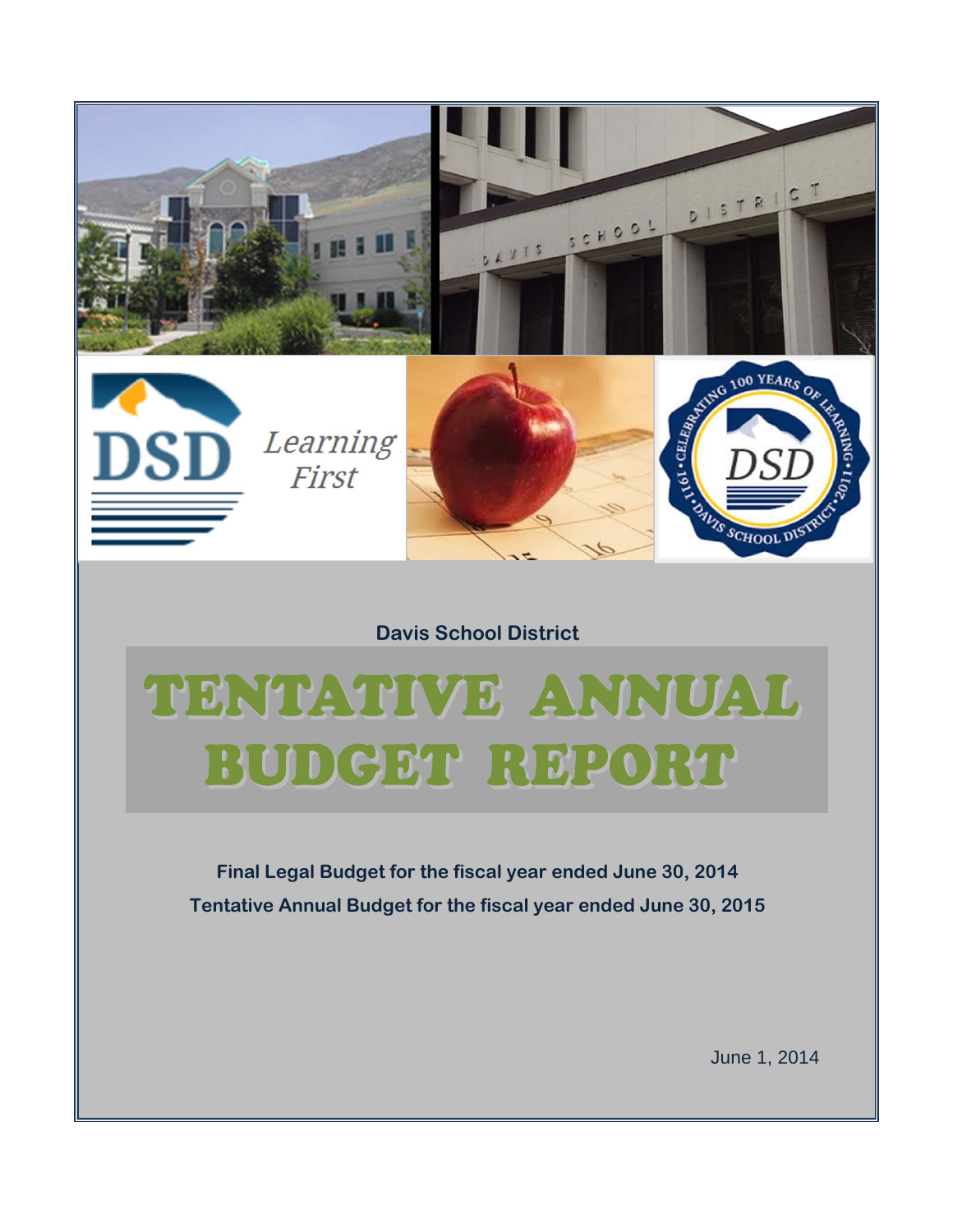For the Fiscal Year Ending June 30, 2015

## **GENERAL FUND - REVENUE**

|                                                                  | 2011-2012           | 2012-2013           | 2013-2014             | 2013-2014           | 2014-2015           | Change            | <b>CHANGE IN</b> |
|------------------------------------------------------------------|---------------------|---------------------|-----------------------|---------------------|---------------------|-------------------|------------------|
| <b>Account Category</b>                                          | <b>ACTUAL</b>       | <b>ACTUAL</b>       | <b>INITIAL BUDGET</b> | <b>FINAL BUDGET</b> | ANNUAL BUDGET       | %                 | <b>DOLLARS</b>   |
| 1000 - LOCAL REVENUE SOURCES:                                    |                     |                     |                       |                     |                     |                   |                  |
| 1111 Basic Program Levy                                          | 25,112,161          | 27,148,501          | 27,067,500            | 26,145,800          | 26,407,300          | 1.00%             | 261,500          |
| 1112 Voted Leeway                                                | 25,254,217          | 26,309,873          | 25,731,300            | 27,253,000          | 27,525,500          | 1.00%             | 272,500          |
| 1113 Board Local Levy                                            | 6,313,554           | 33,972,624          | 34,371,200            | 34,371,200          | 34,714,900          | 1.00%             | 343,700          |
| 1118 Reading Achievement Levy                                    | 2,051,905           | 0                   | 0                     | 0                   | 0                   | 0.00%             | 0                |
| 1114 Recreation Levy                                             | 3,141,438           | 0                   | 0                     | 0                   | 0                   | 0.00%             | 0                |
| 1115 Transportation Levy                                         | 3,172,116           | 0                   | 0                     | 0                   | 0                   | 0.00%             | 0                |
| 1116 Tort Liability                                              | 1,057,520           | 0                   | 0                     | 0                   | 0                   | 0.00%             | 0                |
| 1121 10% of Basic Levy                                           | 13,536,133          | 0                   | $\Omega$              | 0                   | 0                   | 0.00%             | 0                |
| <b>TOTAL TAXES</b>                                               | 79,639,044          | 87,430,998          | 87,170,000            | 87,770,000          | 88,647,700          | 1.00%             | 877,700          |
|                                                                  |                     |                     |                       |                     |                     |                   |                  |
| 1310 Tuitions & Fees                                             | 2,070,016           | 2,118,420           | 2,121,000             | 2,315,400           | 2,338,600           | 1.00%             | 23,200           |
| 1500 Earnings on Investments                                     | 1,040,599           | 331,169             | 429,300               | 208,500             | 210,600             | 1.01%             | 2,100            |
| 1800 Community Serv Activities                                   | 248,554             | 252,246             | 257,100               | 171,300             | 173,000             | 0.99%             | 1,700            |
| 1990 Other Misc Local Revenue                                    | 3,788,588           | 4,317,584           | 3,871,100             | 4,005,100           | 4,045,200           | 1.00%             | 40,100           |
| 1999 Interfund Indirect Charges                                  | 3,256,703           | 2,654,657           | 3,126,000             | 2,601,800           | 2,627,800           | 1.00%             | 26,000           |
| TOTAL LOCAL REVENUE SOURCES                                      | \$90,043,504        | \$97,105,074        | \$96,974,500          | \$97,072,100        | \$98,042,900        | 1.00%             | \$970,800        |
|                                                                  |                     |                     |                       |                     |                     |                   |                  |
| 3000 - REGULAR BASIC PROGRAM                                     |                     |                     |                       |                     |                     |                   |                  |
| 3010 Regular School WPU, K-12                                    | 152,354,774         | 153,933,372         | 158,971,212           | 158,837,001         | 164,924,250         | 3.83%             | 6,087,249        |
| 3020 Professional Staff                                          | 17,646,993          | 17,926,398          | 18,340,376            | 18,109,630          | 18,565,650          | 2.52%             | 456,020          |
| 3030 Foreign Exchange Students                                   | 95,744              | 90,944              | 92,768                | 113,061             | 115,908             | 2.52%             | 2,847            |
| SUBTOTAL - REG BASIC PROGRAM                                     | \$170,097,511       | \$171,950,714       | \$177,404,356         | \$177,059,692       | \$183,605,808       | 3.70%             | \$6,546,116      |
|                                                                  |                     |                     |                       |                     |                     |                   |                  |
| 3000 - RESTRICTED BASIC PROGRAM                                  |                     |                     |                       |                     |                     |                   |                  |
| 3105 Special Education Add-on                                    | 17,043,549          | 17,531,001          | 18,496,352            | 18,496,352          | 19,255,224          | 4.10%             | 758,872          |
| 3110 Special Ed Self-Contained                                   | 4,557,648           | 4,763,382           | 5,139,411             | 5,139,411           | 5,513,672           | 7.28%             | 374,261          |
| 3115 Special Ed Preschool                                        | 2,386,487           | 2,440,567           | 2,489,516             | 2,716,476           | 3,066,783           | 12.90%            | 350,307          |
| 3120 Ext Year Program-SMH                                        | 265,424             | 175,605             | 113,302               | 113,362             | 107,468             | $-5.20%$          | $-5,894$         |
| 3125 Special Ed State Program                                    | 399,371             | 476,117             | 678,454               | 478,164             | 466,255             | $-2.49%$          | $-11,909$        |
| 3155 Career & Tech Add-on                                        | 7,448,769           | 7,818,135           | 8,186,222             | 7,884,040           | 7,884,040           | $0.00\%$          | 0                |
| 3230 Class-Size Red K-3                                          | 11,842,076          | 11,966,846          | 12,009,416            | 12,266,001          | 12,631,000          | 2.98%             | 364,999          |
| 3209 Adult High Sch Completion                                   | 457,352             | 458,517             | 542,054               | 542,054             | 604,183             | 11.46%            | 62,129           |
| 3211 Gifted & Talented                                           | 280,466             | 273,933             | 285,933               | 280,577             | 290,577             | 3.56%             | 10,000           |
| 3212 Advanced Placement                                          | 277,623             | 277,533             | 290,181               | 297,831             | 308,257             | 3.50%             | 10,426           |
| 3213 Concurrent Enrollment                                       | 471,941             | 468,725             | 468,725               | 521,686             | 521,686             | 0.00%             |                  |
| 3612 International Baccalaureate<br>3336 Enhancement for At-Risk | 23,899<br>1,531,611 | 19,324<br>1,408,020 | 19,324<br>1,421,216   | 15,059<br>1,421,216 | 15,059<br>1,427,938 | $0.00\%$<br>0.47% | 0<br>6,722       |
| 3220 At-Risk - Gang Prevention                                   | 207,000             | 177,331             | 177,331               | 154,038             | 154,038             | 0.00%             | 0                |
| 3221 Youth-in-Custody                                            | 1,214,683           | 1,367,555           | 1,367,555             | 1,094,177           | 1,094,177           | 0.00%             | 0                |
| SUBTOTAL - RESTRICTED BASIC                                      | \$48,407,899        | \$49,622,591        | \$51,684,992          | \$51,420,444        | \$53,340,357        | 3.73%             | \$1,919,913      |
|                                                                  |                     |                     |                       |                     |                     |                   |                  |
|                                                                  |                     |                     |                       |                     |                     |                   |                  |
|                                                                  |                     |                     |                       |                     |                     |                   |                  |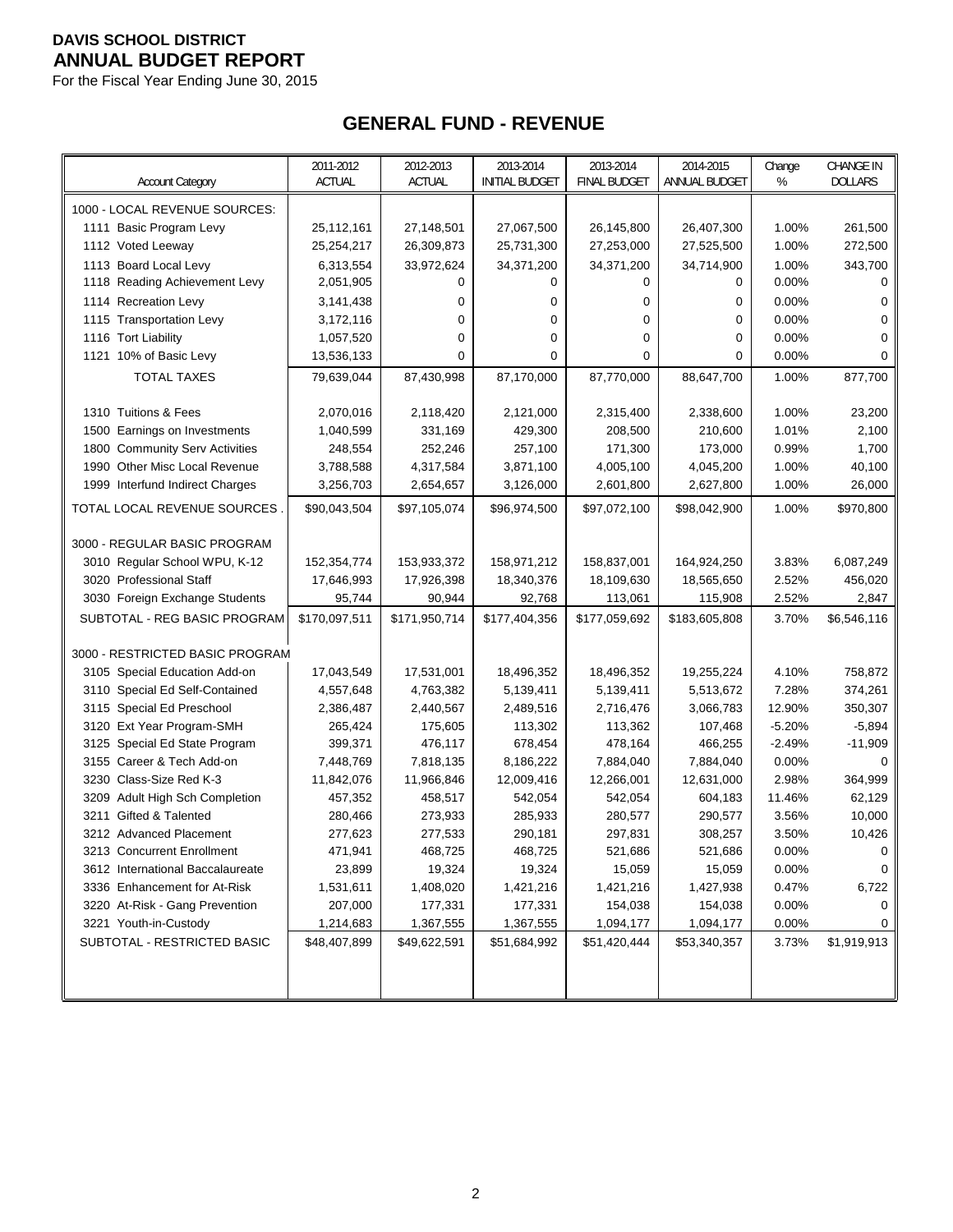For the Fiscal Year Ending June 30, 2015

# **GENERAL FUND - REVENUE** (continued)

| <b>Account Category</b>                  | 2011-2012<br><b>ACTUAL</b> | 2012-2013<br><b>ACTUAL</b> | 2013-2014<br><b>INITIAL BUDGET</b> | 2013-2014<br><b>FINAL BUDGET</b> | 2014-2015<br>ANNUAL BUDGET | Change<br>% | <b>CHANGE IN</b><br><b>DOLLARS</b> |
|------------------------------------------|----------------------------|----------------------------|------------------------------------|----------------------------------|----------------------------|-------------|------------------------------------|
| 3000 - RELATED TO BASIC PROGRAM          |                            |                            |                                    |                                  |                            |             |                                    |
| 3410 Flexible Allocation WPU Dist        | 2,552,461                  | 2,553,516                  | 2,518,648                          | 2,518,519                        | 2,474,776                  | $-1.74%$    | $-43,743$                          |
| 3415 Pupil Transp-To & From Schl         | 6,149,925                  | 5,855,204                  | 6,206,500                          | 6,092,989                        | 6,301,850                  | 3.43%       | 208,861                            |
| 3468 School Nurses                       | 97,047                     | 96,388                     | 88,699                             | 88,102                           | 84,057                     | $-4.59%$    | $-4,045$                           |
| 3520 Trust Lands                         | 2,727,281                  | 3,063,213                  | 3,373,713                          | 3,913,626                        | 3,830,661                  | $-2.12%$    | $-82,965$                          |
| 3555 Voted Leeway                        | 11,330,919                 | 11,920,929                 | 12,510,540                         | 10,181,846                       | 11,171,324                 | 9.72%       | 989,478                            |
| 3555 HB 149 - VL One Time                | 0                          | 0                          | $\Omega$                           | 4,200,000                        | 1,000,000                  | $-76.19%$   | $-3,200,000$                       |
| 3560 Board Leeway                        | 2,832,730                  | 2,980,232                  | 3,127,905                          | 3,595,462                        | 4,019,524                  | 11.79%      | 424,062                            |
| 3640 Extended Day Kindergarten           | 523,694                    | 512,428                    | 511,637                            | 511,637                          | 488,454                    | $-4.53%$    | $-23,183$                          |
| 3700 Other State Revenue                 | 266,462                    | 420,699                    | 299,307                            | 53,672                           | 53,672                     | 0.00%       | 0                                  |
| 3710 Driver Education                    | 601,038                    | 431,900                    | 600,000                            | 600,000                          | 600,000                    | 0.00%       | 0                                  |
| 3700 Online Testing - Pilot              | 213,069                    | $\Omega$                   | 660,056                            | 672,220                          | 0                          | $-100.00\%$ | $-672,220$                         |
| 3799 UPASS / Online Testing              | 164,998                    | 165,683                    | 161,473                            | 163,788                          | 160,744                    | $-1.86%$    | $-3,044$                           |
| 3799 Library Books and Resources         | 55,673                     | 61,117                     | 60,836                             | 59,361                           | 58,875                     | $-0.82%$    | $-486$                             |
| 3800 Supplemental Appropriations         | 2,209,339                  | $\mathbf 0$                | 224,000                            | 190,000                          | 190,000                    | 0.00%       | 0                                  |
| 3800 TSSP - Teacher Sal Supplmt          | 476,900                    | 577,851                    | 188,793                            | 577,800                          | 577,800                    | 0.00%       | 0                                  |
| <b>State Reading Achievement</b><br>3805 | 1,608,728                  | 1,479,932                  | 1,449,503                          | 1,365,857                        | 1,413,170                  | 3.46%       | 47,313                             |
| 3851 Teacher Supplies & Materials        | 559,660                    | 554,723                    | 552,877                            | 546,040                          | 542,092                    | $-0.72%$    | $-3,948$                           |
| 3863 BTS Elementary Arts                 | 187,985                    | 99,000                     | $\Omega$                           | $\Omega$                         | $\Omega$                   | 0.00%       | 0                                  |
| 3876 Educator Salary Adjustments         | 17,484,454                 | 17,607,647                 | 17,783,700                         | 17,643,276                       | 17,643,276                 | 0.00%       | 0                                  |
| 3881 USTAR Centers                       | 683,497                    | 683,497                    | 683,497                            | 683,497                          | 683,497                    | 0.00%       | 0                                  |
| 3900 Early Intervention (State)          | 599,726                    | 566,935                    | 608,361                            | 608,361                          | 608,361                    | 0.00%       | $\Omega$                           |
| 3900 Revenue From Other Agencies         | 346,435                    | 219,256                    | 208,090                            | 100,000                          | 100,000                    | 0.00%       | $\Omega$                           |
| SUBTOTAL - RELATED TO BASIC              | 51,672,021                 | 49,850,150                 | 51,818,135                         | 54,366,053                       | 52,002,133                 | $-4.35%$    | $-2,363,920$                       |
| TOTAL REVENUE STATE SOURCES.             | \$270,177,431              | \$271,423,455              | \$280,907,483                      | \$282,846,189                    | \$288,948,298              | 2.16%       | \$6,102,109                        |
|                                          |                            |                            |                                    |                                  |                            |             |                                    |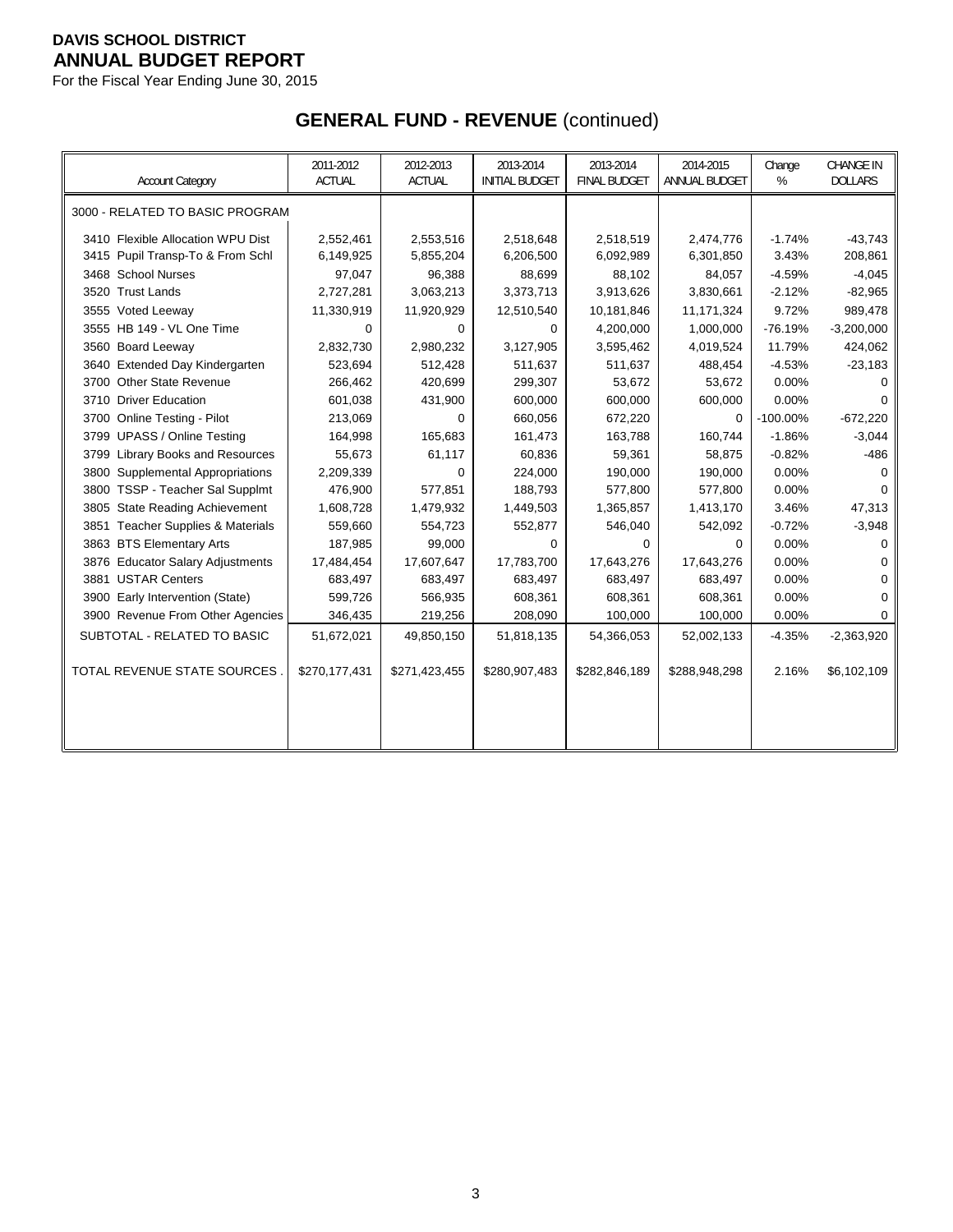For the Fiscal Year Ending June 30, 2015

# **GENERAL FUND - REVENUE** (continued)

| <b>Account Category</b>               | 2011-2012<br><b>ACTUAL</b> | 2012-2013<br><b>ACTUAL</b> | 2013-2014<br><b>INITIAL BUDGET</b> | 2013-2014<br><b>FINAL BUDGET</b> | 2014-2015<br>ANNUAL BUDGET | Change<br>% | <b>CHANGE IN</b><br><b>DOLLARS</b> |
|---------------------------------------|----------------------------|----------------------------|------------------------------------|----------------------------------|----------------------------|-------------|------------------------------------|
| 4000 - REVENUE FEDERAL SOURCES:       |                            |                            |                                    |                                  |                            |             |                                    |
| 4101 Title VIII - Impact Aid          | 827,241                    | 815,982                    | 703,617                            | 700,000                          | 700.000                    | 0.00%       | 0                                  |
| 4300 ROTC Teacher Reimbursement       | 153,452                    | 155,703                    | 129,250                            | 129,250                          | 129,250                    | 0.00%       | $\Omega$                           |
| 4300 Teaching American History        | 286,238                    | 247,494                    | 207,026                            | 83,609                           | 0                          | $-100.00\%$ | $-83,609$                          |
| 4300 Title IV D-NC Smaller Learning   | 1,008,880                  | 354,884                    | 0                                  | 0                                | 0                          | 0.00%       | 0                                  |
| 4300 STEM Grants                      | 557,893                    | 448,006                    | 400,000                            | 400,000                          | 400,000                    | 0.00%       | 0                                  |
| 4320 Headstart                        | 4,318,212                  | 4,362,515                  | 4,103,509                          | 4,095,508                        | 4,095,508                  | 0.00%       | $\mathbf 0$                        |
| 4330 Title VII A - Indian Education   | 89,099                     | 89,643                     | 98,762                             | 109,740                          | 109,740                    | 0.00%       | $\mathbf 0$                        |
| 4500 Title II A - Teacher Quality     | 1,395,302                  | 1,374,274                  | 1,176,345                          | 1,269,880                        | 1,269,880                  | 0.00%       | 0                                  |
| 4511 Title I A                        | 7,854,506                  | 7,988,249                  | 6,462,099                          | 6,387,534                        | 6,387,534                  | 0.00%       | 0                                  |
| 4519 Title I C SC - Migrant           | 122,232                    | 154,338                    | 135,195                            | 116,547                          | 116,547                    | 0.00%       | $\mathbf 0$                        |
| 4522 IDEA Part B - Pre-Schl           | 318,515                    | 318,799                    | 302,859                            | 296,020                          | 296,020                    | 0.00%       | 0                                  |
| 4524 IDEA Part B Special Ed Formula   | 10,464,690                 | 10,532,969                 | 10,001,116                         | 9,883,475                        | 9,883,475                  | 0.00%       | 0                                  |
| 4525 Special Ed Discretionary         | $\Omega$                   | 151,727                    | 144,141                            | 182,369                          | 182,369                    | 0.00%       | $\mathbf 0$                        |
| 4530 CTE Federal Funds                | 680,871                    | 553,447                    | 512,644                            | 512,644                          | 512,644                    | 0.00%       | $\mathbf 0$                        |
| 4541 Title III SC - English Lang. Acq | 295,306                    | 163,123                    | 153,876                            | 195,877                          | 195,877                    | 0.00%       | 0                                  |
| 4580 Adult Basic Education            | 280,746                    | 283,115                    | 266,709                            | 284,430                          | 284,430                    | 0.00%       | 0                                  |
| 4600 21st Century After School        | 295,184                    | 627,190                    | 600,689                            | 513,369                          | 513,369                    | 0.00%       | 0                                  |
| 4600 Other Federal Rev (thru State)   | 212,990                    | 270,090                    | 129,605                            | 136,426                          | 136,426                    | 0.00%       | $\mathbf 0$                        |
| 4600 Early Intervention (Federal)     | 599,726                    | 566,935                    | 577,943                            | 577,943                          | 577,943                    | 0.00%       | 0                                  |
| 4662 ARRA - Headstart                 | 138,807                    | 0                          | 0                                  | 0                                | 0                          | 0.00%       | $\mathbf 0$                        |
| 4665 ARRA - Education Jobs            | 168,605                    | 0                          | 0                                  | 0                                | 0                          | 0.00%       | 0                                  |
| 4900 Workforce Services Grants        | 322,713                    | 324,000                    | 414,000                            | 414,000                          | 414,000                    | 0.00%       | $\mathbf 0$                        |
| 4900 Other Federal Revenue            | 990,621                    | 147,135                    | 197,200                            | 172,200                          | 172,200                    | 0.00%       | 0                                  |
| 4930 Medicaid Admin Outreach          | 131,888                    | 112,044                    | 60,190                             | 60,190                           | 60,190                     | 0.00%       | $\mathbf 0$                        |
| 4940 Medicaid Fee for Service         | 1,929,181                  | 3,235,581                  | 1,408,800                          | 2,200,000                        | 2,200,000                  | 0.00%       | 0                                  |
| TOTAL REVENUE FEDERAL SOURCES         | \$33,442,898               | \$33,277,243               | \$28,185,575                       | \$28,721,011                     | \$28,637,402               | $-0.29%$    | $-83,609$                          |
| 5200 Interfund Transfer (10% Basic)   | 0                          | 0                          | $\Omega$                           | 0                                | 0                          | 0.00%       | 0                                  |
| 5900 Other Sources/Uses               | 0                          | $\Omega$                   | 2,100,000                          | 0                                | $\Omega$                   | 0.00%       | $\Omega$                           |
| <b>GRAND TOTAL REVENUE - GENERAL</b>  | \$393,663,833              | \$401,805,772              | \$408,167,558                      | \$408,639,300                    | \$415,628,600              | 1.71%       | \$6,989,300                        |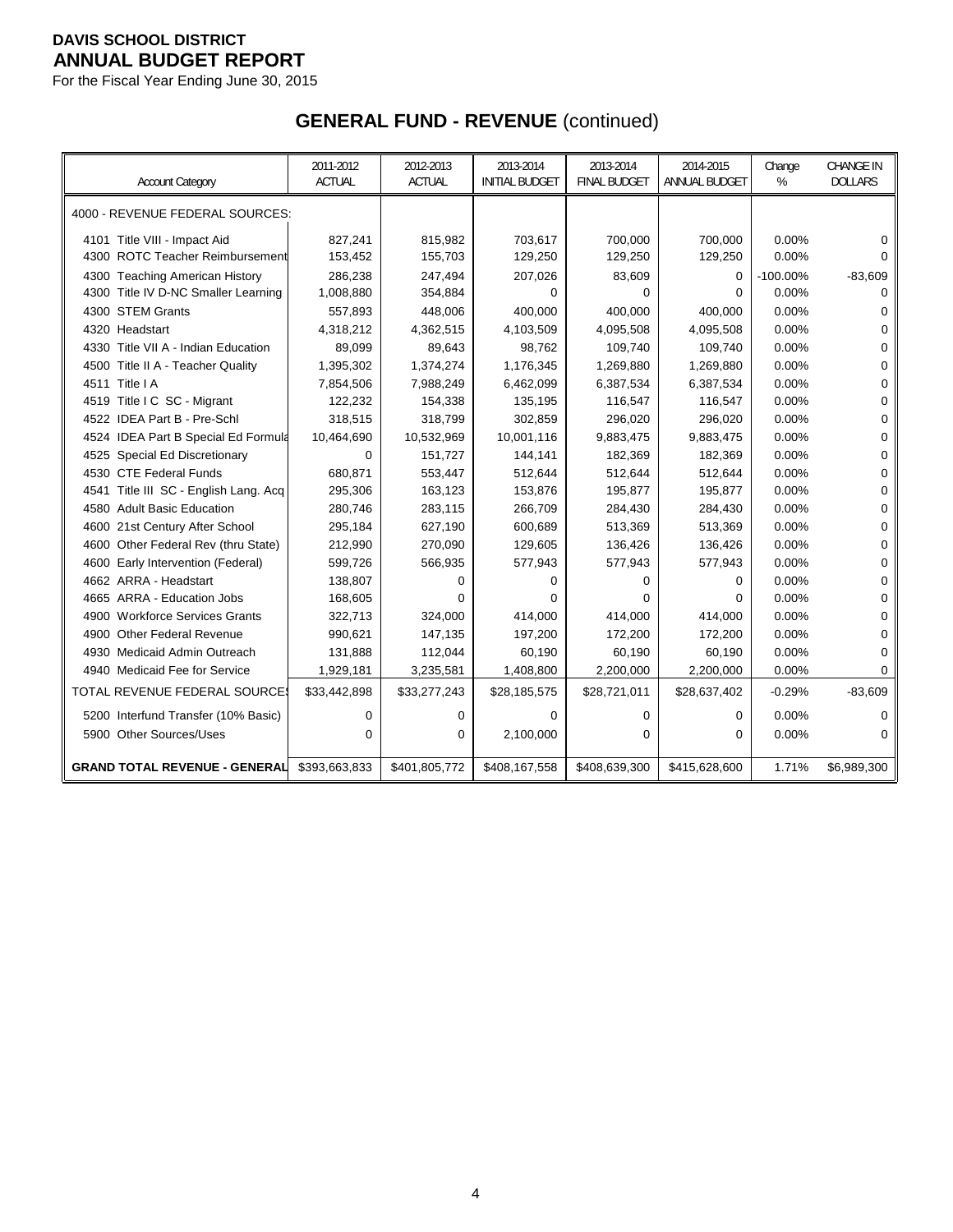For the Fiscal Year Ending June 30, 2015

### **GENERAL FUND - EXPENDITURE SUMMARY BY OBJECT**

|     | <b>Account Category</b>        | 2011-2012<br><b>ACTUAL</b> | 2012-2013<br><b>ACTUAL</b> | 2013-2014<br><b>INITIAL BUDGET</b> | 2013-2014<br><b>FINAL BUDGET</b> | 2014-2015<br>ANNUAL BUDGET | Change<br>% | <b>CHANGE IN</b><br><b>DOLLARS</b> |
|-----|--------------------------------|----------------------------|----------------------------|------------------------------------|----------------------------------|----------------------------|-------------|------------------------------------|
| 100 | Salaries                       | 244,725,989                | 246,090,795                | 251,868,158                        | 249,472,300                      | 252,465,720                | 1.20%       | 2,993,420                          |
| 210 | Retirement                     | 40,368,334                 | 44,578,379                 | 48,580,400                         | 48,358,500                       | 52,277,300                 | 8.10%       | 3,918,800                          |
| 220 | Social Security                | 17,435,319                 | 17,494,476                 | 17,767,300                         | 17,776,500                       | 17,954,300                 | 1.00%       | 177,800                            |
| 240 | <b>Health Insurance</b>        | 44,736,923                 | 45,216,713                 | 46,287,400                         | 45,187,300                       | 47,749,500                 | 5.67%       | 2,562,200                          |
| 270 | Industrial Insurance           | 1,138,526                  | 1,085,325                  | 1,012,700                          | 912,000                          | 916,200                    | 0.46%       | 4,200                              |
| 280 | <b>Other Benefits</b>          | 749,974                    | 674,631                    | 744,000                            | 537,100                          | 542,200                    | 0.95%       | 5,100                              |
|     | <b>TOTAL BENEFITS</b>          | 104,429,076                | 109,049,524                | 114,391,800                        | 112,771,400                      | 119,439,500                | 5.91%       | 6,668,100                          |
| 300 | <b>Professional Services</b>   | 2,702,550                  | 2,768,510                  | 3,137,300                          | 2,767,000                        | 2,767,000                  | $0.00\%$    |                                    |
| 400 | Repair / Rental of Equipment   | 1,780,103                  | 1,898,490                  | 1,938,900                          | 2,047,100                        | 2,047,100                  | 0.00%       |                                    |
| 500 | Misc. Purchased Services       | 4,470,786                  | 4,353,182                  | 4,502,600                          | 4,505,000                        | 4,505,000                  | 0.00%       |                                    |
|     | TOTAL PURCHASED SERV.          | 8,953,439                  | 9,020,182                  | 9,578,800                          | 9,319,100                        | 9,319,100                  | 0.00%       | 0                                  |
| 600 | Supplies & Materials           | 25, 135, 452               | 26,415,407                 | 26,935,500                         | 28,507,400                       | 27,835,180                 | $-2.36%$    | $-672,220$                         |
| 700 | Equipment                      | 5,067,425                  | 6,723,663                  | 5,026,200                          | 6,204,000                        | 6,204,000                  | $0.00\%$    |                                    |
| 800 | Fees & Misc. Expenses          | 338,211                    | 466,940                    | 367,100                            | 365,100                          | 365,100                    | 0.00%       |                                    |
| 830 | <b>Interest - Tax Notes</b>    | 622,548                    |                            |                                    | O                                | 0                          | 0.00%       |                                    |
|     | TOTAL EXPENDITURES             | \$389,272,140              | \$397,766,511              | \$408,167,558                      | \$406,639,300                    | \$415,628,600              | 2.21%       | \$8,989,300                        |
|     | Increase to Fund Balance       | 0                          | 0                          | 0                                  | 2,000,000                        | 0                          | $-100.00\%$ | $-2,000,000$                       |
|     | TOTAL EXPENDITURES & OTHER USE | 389,272,140                | 397,766,511                | 408,167,558                        | 408,639,300                      | 415,628,600                | 1.71%       | 6,989,300                          |

### **GENERAL FUND - EXPENDITURE SUMMARY BY FUNCTION**

| <b>Account Category</b>                                                                                                        | 2011-2012                                      | 2012-2013                           | 2013-2014                           | 2013-2014                                | 2014-2015                                       | Change                              | <b>CHANGE IN</b>                       |
|--------------------------------------------------------------------------------------------------------------------------------|------------------------------------------------|-------------------------------------|-------------------------------------|------------------------------------------|-------------------------------------------------|-------------------------------------|----------------------------------------|
|                                                                                                                                | <b>ACTUAL</b>                                  | <b>ACTUAL</b>                       | <b>INITIAL BUDGET</b>               | <b>FINAL BUDGET</b>                      | ANNUAL BUDGET                                   | %                                   | <b>DOLLARS</b>                         |
| 1000 - INSTRUCTION                                                                                                             | 266,888,218                                    | 274,272,646                         | 281,285,658                         | 279,279,300                              | 285,695,800                                     | 2.30%                               | 6,416,500                              |
| 2100 - STUDENT SUPPORT SERVICES                                                                                                | 14,514,691                                     | 14,738,515                          | 15,335,100                          | 14,821,400                               | 15,189,400                                      | 2.48%                               | 368,000                                |
| 2200 - INSTRUCTIONAL SUPPORT                                                                                                   | 16,651,193                                     | 16,995,074                          | 17,548,400                          | 17,852,900                               | 18,276,300                                      | 2.37%                               | 423,400                                |
| 2300 - GENERAL ADMINISTRATION                                                                                                  | 2,550,252                                      | 2,583,855                           | 2,550,800                           | 2,525,300                                | 2,562,800                                       | 1.48%                               | 37,500                                 |
| 2400 - SCHOOL ADMINISTRATION                                                                                                   | 24,860,824                                     | 25,380,335                          | 26,187,100                          | 26,003,200                               | 26,658,900                                      | 2.52%                               | 655,700                                |
| <b>2500 - CENTRAL</b>                                                                                                          | 11,754,227                                     | 12,284,036                          | 12,610,200                          | 12,940,300                               | 13,219,700                                      | 2.16%                               | 279,400                                |
| 2600 - OPERATIONS & MAINTENANCE<br>2700 - STUDENT TRANSPORTATION<br>3300 - COMMUNITY SERVICES<br>5000 - TAX ANTICIPATION NOTES | 39,348,007<br>11,823,524<br>258,656<br>622,548 | 40,108,854<br>11,134,619<br>268,577 | 40,816,800<br>11,571,000<br>262,500 | 41,439,300<br>11,532,500<br>245,100<br>0 | 42,034,400<br>11,743,200<br>248,100<br>$\Omega$ | 1.44%<br>1.83%<br>1.22%<br>$0.00\%$ | 595,100<br>210,700<br>3,000            |
| <b>TOTAL EXPENDITURES</b><br>Increase to Fund Balance<br><b>TOTAL EXPENDITURES &amp; OTHER USE</b>                             | 389,272,140<br>$\Omega$<br>389,272,140         | 397,766,511<br>0<br>397,766,511     | 408,167,558<br>0<br>408,167,558     | 406,639,300<br>2,000,000<br>408,639,300  | 415,628,600<br>0<br>415,628,600                 | 2.21%<br>1.71%                      | 8,989,300<br>$-2,000,000$<br>6,989,300 |

### **GENERAL FUND - REVENUE SUMMARY BY SOURCE**

| <b>Account Category</b>                                                                                                            | 2011-2012<br><b>ACTUAL</b>                            | 2012-2013<br><b>ACTUAL</b>                           | 2013-2014<br>INITIAL BUDGET                                       | 2013-2014<br><b>FINAL BUDGET</b>                     | 2014-2015<br>ANNUAL BUDGET                           | Change<br>%                                     | <b>CHANGE IN</b><br><b>DOLLARS</b>                 |
|------------------------------------------------------------------------------------------------------------------------------------|-------------------------------------------------------|------------------------------------------------------|-------------------------------------------------------------------|------------------------------------------------------|------------------------------------------------------|-------------------------------------------------|----------------------------------------------------|
| 1000 - TAX REVENUE<br>1900 - OTHER LOCAL REVENUE<br>3000 - STATE REVENUE<br>4000 - FEDERAL REVENUE<br>5000 - OTHER REVENUE SOURCES | 79,639,044<br>10,404,460<br>270,177,431<br>33.442.898 | 87,430,998<br>9,674,076<br>271,423,455<br>33,277,243 | 87,170,000<br>9,804,500<br>280,907,483<br>28,185,575<br>2,100,000 | 87,770,000<br>9,302,100<br>282,846,189<br>28,721,011 | 88,647,700<br>9,395,200<br>288,948,298<br>28,637,402 | 1.00%<br>1.00%<br>2.16%<br>$-0.29%$<br>$0.00\%$ | 877,700<br>93,100<br>6,102,109<br>$-83,609$<br>0 I |
| <b>GRAND TOTAL - GENERAL FUND</b>                                                                                                  | \$393,663,833                                         | \$401,805,772                                        | \$408,167,558                                                     | \$408.639.300                                        | \$415,628,600                                        | 1.71%                                           | \$6,989,300                                        |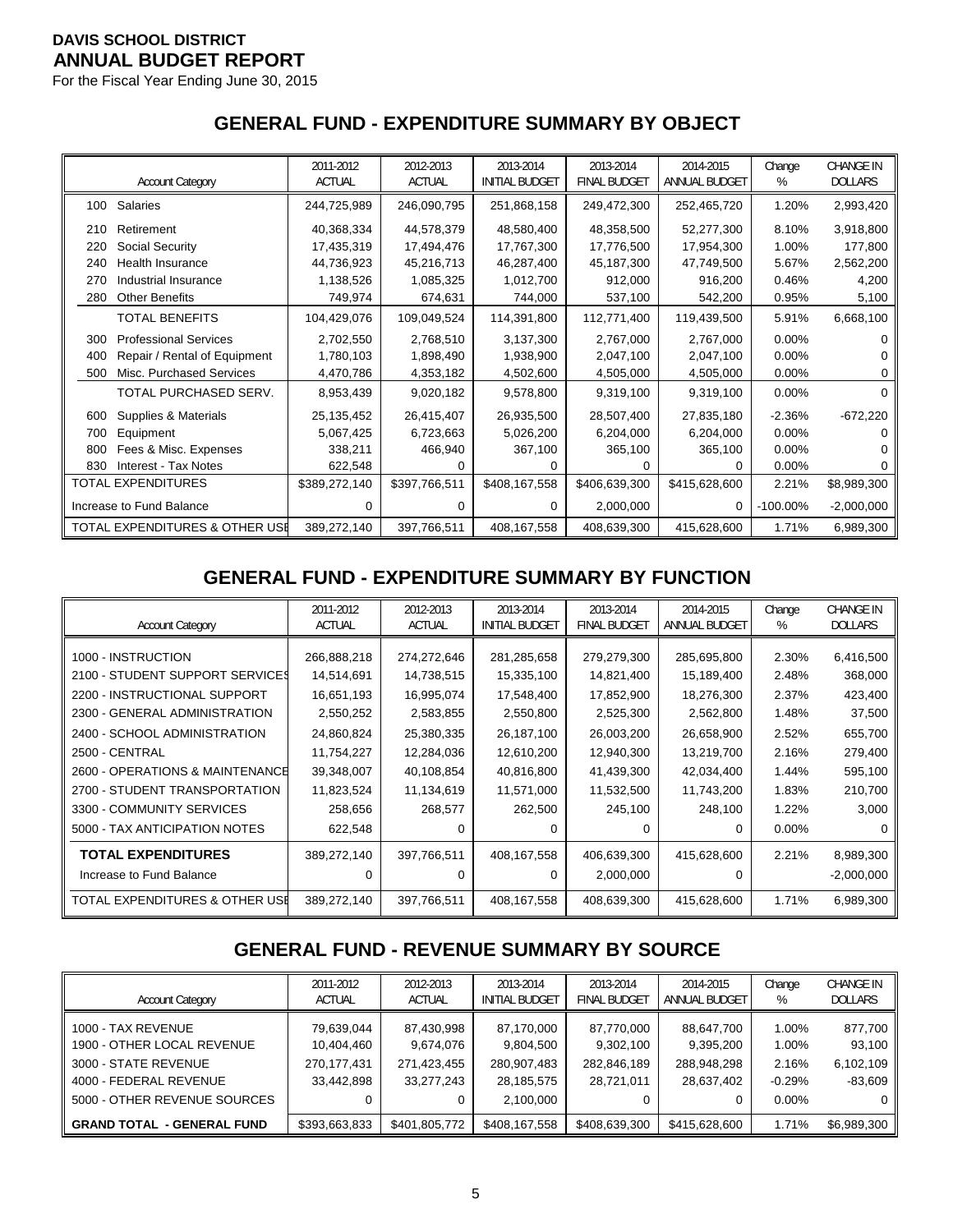For the Fiscal Year Ending June 30, 2015

# **GENERAL FUND - EXPENDITURES**

|     |                                 | 2011-2012   | 2012-2013     | 2013-2014             | 2013-2014           | 2014-2015     | Change   | CHANGE IN      |
|-----|---------------------------------|-------------|---------------|-----------------------|---------------------|---------------|----------|----------------|
|     | <b>Account Category</b>         | ACTUAL      | <b>ACTUAL</b> | <b>INITIAL BUDGET</b> | <b>FINAL BUDGET</b> | ANNUAL BUDGET | %        | <b>DOLLARS</b> |
|     | <b>1000 -INSTRUCTION</b>        |             |               |                       |                     |               |          |                |
|     | 131 Sal-Teachers                | 150,717,798 | 152,155,790   | 156,246,858           | 153,766,400         | 155,874,720   | 1.37%    | 2,108,320      |
|     | 132 Sal-Substitutes             | 2,218,081   | 2,382,708     | 2,353,000             | 2,395,800           | 2,395,800     | 0.00%    | $\Omega$       |
| 160 | Sal-Teacher Assistants          | 17,611,094  | 16,886,963    | 16,826,700            | 17,186,100          | 17,358,000    | 1.00%    | 171,900        |
|     | 138 Sal-Other                   | 5,095,574   | 5,031,727     | 5,094,400             | 4,820,100           | 4,820,100     | 0.00%    | $\Omega$       |
|     | <b>TOTAL SALARIES</b>           | 175,642,547 | 176,457,188   | 180,520,958           | 178,168,400         | 180,448,620   | 1.28%    | 2,280,220      |
|     |                                 |             |               |                       |                     |               |          |                |
| 210 | Retirement                      | 28,986,883  | 31,975,048    | 34,895,800            | 34,469,500          | 37,277,100    | 8.15%    | 2,807,600      |
| 220 | Social Security                 | 12,603,270  | 12,649,967    | 12,825,100            | 12,821,100          | 12,949,300    | 1.00%    | 128,200        |
| 240 | Insurance                       | 31,624,472  | 31,996,655    | 32,667,100            | 32,051,200          | 33,923,900    | 5.84%    | 1,872,700      |
| 270 | <b>Workers Compensation</b>     | 630,805     | 587,852       | 491,000               | 498,100             | 498,100       | 0.00%    | 0              |
| 280 | Unemployment Ins                | 52,887      | 53,044        | 53,600                | 31,900              | 31,900        | 0.00%    | 0              |
|     | <b>TOTAL BENEFITS</b>           | 73,898,317  | 77,262,566    | 80,932,600            | 79,871,800          | 84,680,300    | 6.02%    | 4,808,500      |
| 300 | <b>Professional Services</b>    | 2,040,128   | 2,095,202     | 2,440,600             | 2,081,500           | 2,081,500     | 0.00%    | $\mathbf 0$    |
| 400 | Repair/Rental of Equip          | 204,036     | 224,911       | 252,900               | 228,200             | 228,200       | 0.00%    | $\mathbf 0$    |
| 500 | Misc. Purchased Services        | 558,715     | 344,277       | 600,200               | 503,000             | 503,000       | 0.00%    | 0              |
|     | TOTAL PURCHASED SERV.           | 2,802,879   | 2,664,390     | 3,293,700             | 2,812,700           | 2,812,700     | $0.00\%$ | $\mathbf 0$    |
|     |                                 |             |               |                       |                     |               |          |                |
|     | 610 Supplies                    | 8,014,026   | 7,995,811     | 8,560,000             | 8,591,800           | 7,919,580     | $-7.82%$ | $-672,220$     |
| 641 | <b>Textbooks</b>                | 2,469,412   | 3,513,864     | 3,300,000             | 3,867,000           | 3,867,000     | 0.00%    | $\mathbf 0$    |
| 680 | <b>Other Material</b>           | 213,938     | 287,589       | 452,600               | 284,700             | 284,700       | 0.00%    | 0              |
|     | <b>TOTAL SUPPLIES</b>           | 10,697,376  | 11,797,264    | 12,312,600            | 12,743,500          | 12,071,280    | $-5.28%$ | $-672,220$     |
| 700 | Equipment                       | 3,482,112   | 5,642,179     | 3,841,300             | 5,342,200           | 5,342,200     | 0.00%    | 0              |
| 800 | Other                           | 364,987     | 449,059       | 384,500               | 340,700             | 340,700       | 0.00%    | $\mathbf 0$    |
|     | TOTAL INSTRUCTION               | 266,888,218 | 274,272,646   | 281,285,658           | 279,279,300         | 285,695,800   | 2.30%    | 6,416,500      |
|     |                                 |             |               |                       |                     |               |          |                |
|     | 2100 - STUDENT SUPPORT SERVICES |             |               |                       |                     |               |          |                |
|     | 141 Sal-Social Work             | 810,882     | 783,390       | 865,200               | 682,300             | 689,100       | 1.00%    | 6,800          |
|     | 142 Sal-Guidance                | 6,853,634   | 6,882,840     | 7,052,500             | 6,945,800           | 7,015,300     | 1.00%    | 69,500         |
| 143 | Sal-Nurses                      | 580,860     | 625,820       | 628,200               | 626,800             | 633,100       | 1.01%    | 6,300          |
| 144 | Sal-Psychologists               | 1,800,981   | 1,828,581     | 1,864,100             | 1,890,200           | 1,909,100     | 1.00%    | 18,900         |
| 152 | Sal-Clerical                    | 36,057      | 35,443        | 36,000                | 36,000              | 36,400        | 1.11%    | 400            |
|     | 138 Pay-Other                   | 10,787      | 7,168         | 12,100                | 0                   | $\mathbf 0$   | 0.00%    | 0              |
|     | <b>TOTAL SALARIES</b>           | 10,093,201  | 10,163,242    | 10,458,100            | 10,181,100          | 10,283,000    | 1.00%    | 101,900        |
| 210 | Retirement                      | 1,772,530   | 1,938,562     | 2,117,300             | 2,078,300           | 2,244,600     | 8.00%    | 166,300        |
| 220 | Social Security                 | 728,016     | 725,505       | 753,500               | 727,100             | 734,400       | 1.00%    | 7,300          |
| 240 | Insurance                       | 1,819,516   | 1,802,611     | 1,886,900             | 1,758,500           | 1,850,800     | 5.25%    | 92,300         |
| 290 | <b>Other Benefits</b>           | 16,123      | 14,801        | 17,300                | 17,100              | 17,300        | 1.17%    | 200            |
|     | <b>TOTAL BENEFITS</b>           | 4,336,185   | 4,481,479     | 4,775,000             | 4,581,000           | 4,847,100     | 5.81%    | 266,100        |
|     |                                 |             |               |                       |                     |               |          |                |
| 300 | <b>Professional Services</b>    | 2,566       | 1,590         | 4,600                 | 1,100               | 1,100         | 0.00%    | 0              |
| 400 | Repair/Rental of Equip          | 0           | 0             | 0                     | 0                   | 0             | 0.00%    | 0              |
|     | 500 Misc. Purchased Services    | 28,544      | 36,125        | 36,900                | 25,900              | 25,900        | 0.00%    | 0              |
|     | TOTAL PURCHASED SERV.           | 31,110      | 37,715        | 41,500                | 27,000              | 27,000        | 0.00%    | 0              |
|     | 600 Supplies                    | 46,660      | 48,248        | 46,800                | 29,900              | 29,900        | 0.00%    | 0              |
| 700 | Equipment                       | 7,535       | 7,831         | 13,700                | 2,400               | 2,400         | 0.00%    | 0              |
|     | 800 Other                       | 0           | 0             | 0                     | 0                   | 0             | 0.00%    | 0              |
|     | TOTAL STUDENT SUPPORT SERVICE   | 14,514,691  | 14,738,515    | 15,335,100            | 14,821,400          | 15,189,400    | 2.48%    | 368,000        |
|     |                                 |             |               |                       |                     |               |          |                |
|     |                                 |             |               |                       |                     |               |          |                |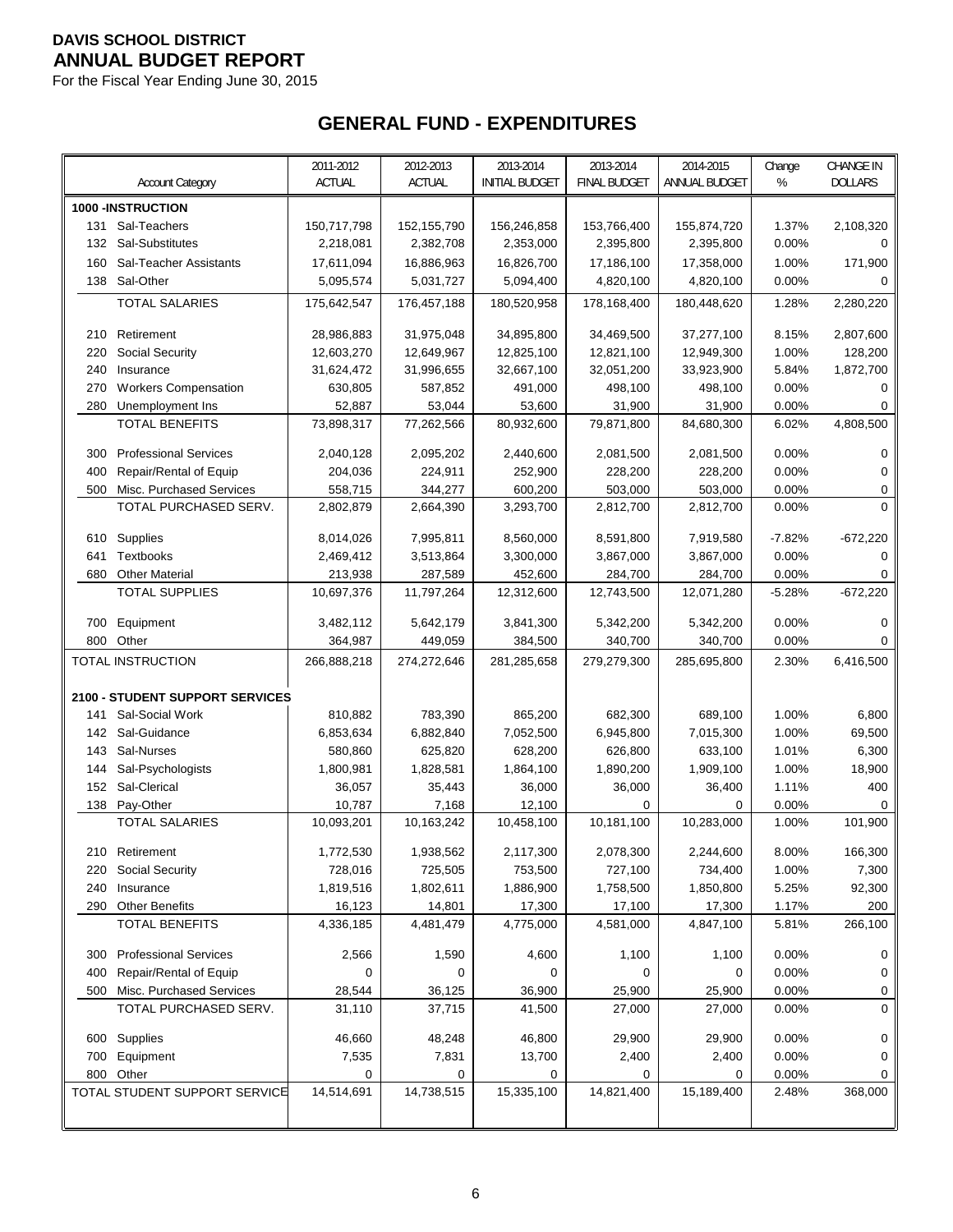For the Fiscal Year Ending June 30, 2015

|     |                                           | 2011-2012           | 2012-2013            | 2013-2014             | 2013-2014            | 2014-2015            | Change         | <b>CHANGE IN</b> |
|-----|-------------------------------------------|---------------------|----------------------|-----------------------|----------------------|----------------------|----------------|------------------|
|     | <b>Account Category</b>                   | ACTUAL              | <b>ACTUAL</b>        | <b>INITIAL BUDGET</b> | <b>FINAL BUDGET</b>  | ANNUAL BUDGET        | %              | <b>DOLLARS</b>   |
|     | <b>2200 - INSTRUCTIONAL STAFF SUPPORT</b> |                     |                      |                       |                      |                      |                |                  |
| 115 | Sal-Supervisors                           | 4,038,576           | 4,178,349            | 4,177,900             | 4,562,900            | 4,608,500            | 1.00%          | 45,600           |
| 145 | Sal-Media Certificated                    | 1,377,676           | 1,360,203            | 1,443,400             | 1,339,100            | 1,352,500            | 1.00%          | 13,400           |
| 152 | Sal-Clerical / STS                        | 3,832,328           | 3,788,593            | 4,001,500             | 3,922,800            | 3,962,000            | 1.00%          | 39,200           |
| 162 | Sal-Media Noncertified                    | 1,303,295           | 1,328,599            | 1,351,500             | 1,326,700            | 1,340,000            | 1.00%          | 13,300           |
|     |                                           |                     |                      |                       |                      |                      |                |                  |
| 138 | Pay-Other<br><b>TOTAL SALARIES</b>        | 6,594<br>10,558,469 | 18,617<br>10,674,361 | 15,300<br>10,989,600  | 45,100<br>11,196,600 | 45,600<br>11,308,600 | 1.11%<br>1.00% | 500<br>112,000   |
|     |                                           |                     |                      |                       |                      |                      |                |                  |
| 210 | Retirement                                | 1,835,150           | 2,093,219            | 2,246,200             | 2,344,600            | 2,532,200            | 8.00%          | 187,600          |
| 220 | Social Security                           | 736,664             | 751,928              | 759,500               | 793,600              | 801,500              | 1.00%          | 7,900            |
| 240 | Insurance                                 | 2,158,521           | 2,161,345            | 2,227,500             | 2,186,800            | 2,301,600            | 5.25%          | 114,800          |
| 290 | <b>Other Benefits</b>                     | 126,046             | 137,459              | 138,600               | 111,900              | 113,000              | 0.98%          | 1,100            |
|     | <b>TOTAL BENEFITS</b>                     | 4,856,381           | 5,143,951            | 5,371,800             | 5,436,900            | 5,748,300            | 5.73%          | 311,400          |
|     |                                           |                     |                      |                       |                      |                      |                |                  |
| 300 | <b>Professional Services</b>              | 70,248              | 67,565               | 69,400                | 69,300               | 69,300               | 0.00%          | 0                |
| 400 | Repair/Rental of Equipment                | 9,423               | 3,762                | 3,700                 | 1,500                | 1,500                | 0.00%          | 0                |
| 500 | Misc. Purchased Services                  | 446,848             | 337,012              | 274,900               | 319,000              | 319,000              | 0.00%          | 0                |
|     | TOTAL PURCHASED SERV.                     | 526,519             | 408,339              | 348,000               | 389,800              | 389,800              | 0.00%          | 0                |
|     |                                           |                     |                      |                       |                      |                      |                |                  |
| 610 | Supplies                                  | 324,078             | 281,039              | 359,500               | 386,600              | 386,600              | 0.00%          | 0                |
| 644 | <b>Library Books</b>                      | 360,162             | 393,521              | 387,400               | 392,500              | 392,500              | 0.00%          | 0                |
| 650 | Periodicals                               | 12,549              | 10,844               | 10,300                | 6,800                | 6,800                | 0.00%          | 0                |
| 660 | Audio / Visual Material                   | $-8,457$            | 27,624               | 26,000                | 14,200               | 14,200               | 0.00%          | 0                |
| 700 | Equipment                                 | 21,492              | 55,395               | 55,800                | 29,500               | 29,500               | 0.00%          | 0                |
|     | TOTAL INSTRUCTIONAL STAFF SUPP            | 16,651,193          | 16,995,074           | 17,548,400            | 17,852,900           | 18,276,300           | 2.37%          | 423,400          |
|     |                                           |                     |                      |                       |                      |                      |                |                  |
|     | 2300 - GENERAL ADMINISTRATION             |                     |                      |                       |                      |                      |                |                  |
|     | 114 Sal-Administrators                    | 951,794             | 927,463              | 954,700               | 921,900              | 931,100              | 1.00%          | 9,200            |
| 152 | Sal-Clerical                              | 197,406             | 202,956              | 205,000               | 207,600              | 209,700              | 1.01%          | 2,100            |
|     | <b>TOTAL SALARIES</b>                     | 1,149,200           | 1,130,419            | 1,159,700             | 1,129,500            | 1,140,800            | 1.00%          | 11,300           |
|     |                                           |                     |                      |                       |                      |                      |                |                  |
| 210 | Retirement                                | 201,540             | 204,370              | 220,700               | 233,500              | 252,200              | 8.01%          | 18,700           |
| 220 | Social Security                           | 64,016              | 63,492               | 65,000                | 65,100               | 65,800               | 1.08%          | 700              |
| 240 | Insurance                                 | 138,928             | 119,537              | 124,100               | 105,700              | 111,200              | 5.20%          | 5,500            |
| 290 | <b>Other Benefits</b>                     | 100,245             | 196,155              | 82,500                | 126,100              | 127,400              | 1.03%          | 1,300            |
|     | <b>TOTAL BENEFITS</b>                     | 504,729             | 583,554              | 492,300               | 530,400              | 556,600              | 4.94%          | 26,200           |
|     |                                           |                     |                      |                       |                      |                      |                |                  |
| 300 | <b>Professional Services</b>              | 87,029              | 97,945               | 110,500               | 79,300               | 79,300               | 0.00%          | 0                |
| 400 | Repair/Rental of Equip                    | $\mathbf 0$         | 0                    | 0                     | 0                    | 0                    | 0.00%          | 0                |
| 500 | Misc Services - Insurance                 | 697,153             | 662,912              | 672,000               | 682,300              | 682,300              | 0.00%          | 0                |
|     | TOTAL PURCHASED SERV.                     | 784,182             | 760,857              | 782,500               | 761,600              | 761,600              | 0.00%          | 0                |
|     |                                           |                     |                      |                       |                      |                      |                |                  |
|     | 600 Supplies                              | 99,013              | 68,847               | 98,300                | 51,800               | 51,800               | $0.00\%$       | 0                |
| 700 | Equipment                                 | 5,292               | 2,254                | 4,200                 | 5,200                | 5,200                | 0.00%          | 0                |
| 800 | Other                                     | 7,836               | 37,924               | 13,800                | 46,800               | 46,800               | 0.00%          | 0                |
|     | TOTAL GENERAL ADMINISTRATION              | 2,550,252           | 2,583,855            | 2,550,800             | 2,525,300            | 2,562,800            | 1.48%          | 37,500           |
|     |                                           |                     |                      |                       |                      |                      |                |                  |
|     |                                           |                     |                      |                       |                      |                      |                |                  |
|     |                                           |                     |                      |                       |                      |                      |                |                  |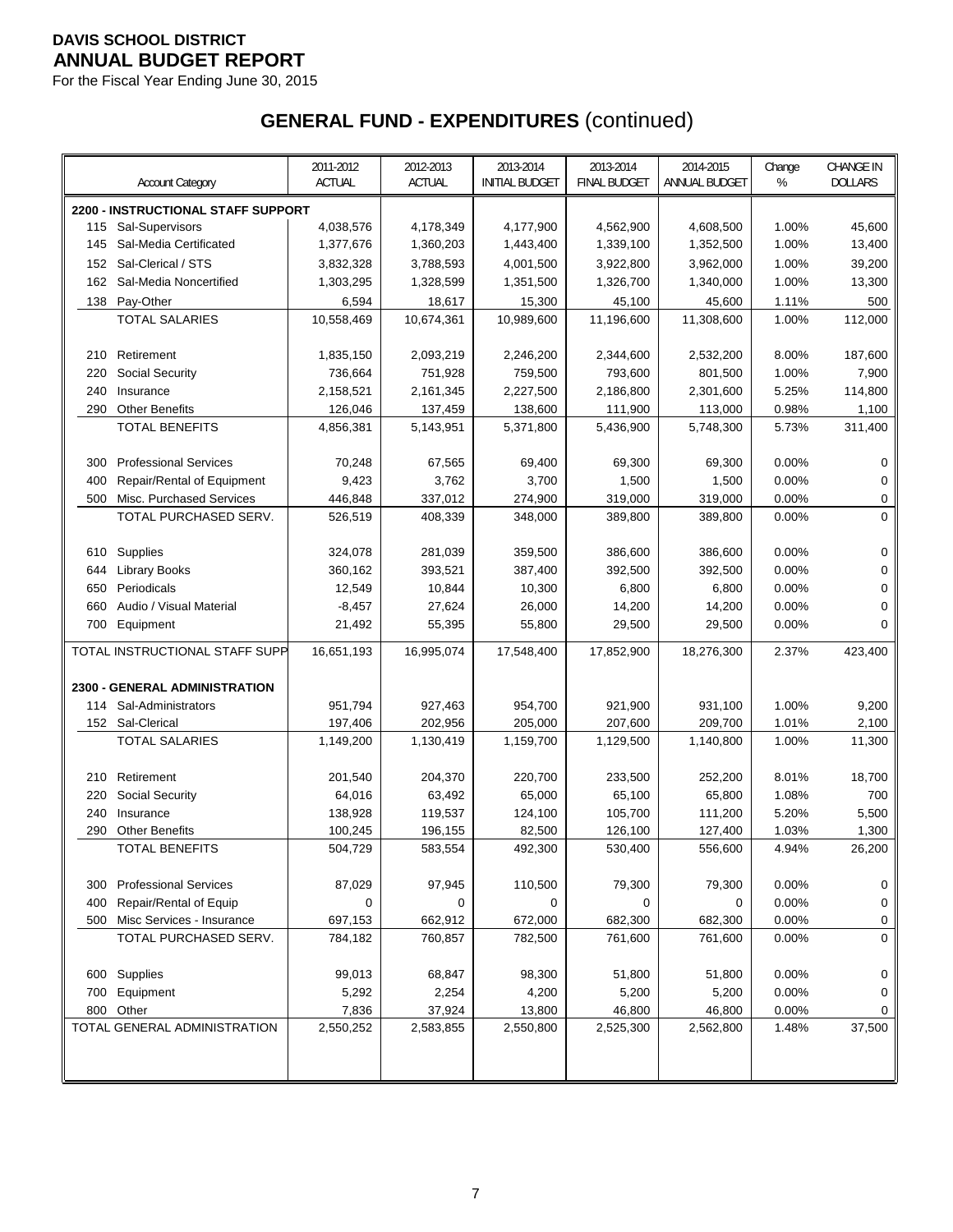For the Fiscal Year Ending June 30, 2015

|     | <b>Account Category</b>             | 2011-2012<br><b>ACTUAL</b> | 2012-2013<br><b>ACTUAL</b> | 2013-2014<br><b>INITIAL BUDGET</b> | 2013-2014<br><b>FINAL BUDGET</b> | 2014-2015<br>ANNUAL BUDGET | Change<br>%    | <b>CHANGE IN</b><br><b>DOLLARS</b> |
|-----|-------------------------------------|----------------------------|----------------------------|------------------------------------|----------------------------------|----------------------------|----------------|------------------------------------|
|     | <b>2400 - SCHOOL ADMINISTRATION</b> |                            |                            |                                    |                                  |                            |                |                                    |
| 121 | Sal-Administrators                  | 12,229,014                 | 12,342,738                 | 12,585,400                         | 12,638,000                       | 12,764,400                 | 1.00%          | 126,400                            |
|     | 152 Sal-Clerical                    | 4,642,790                  | 4,680,395                  | 4,793,800                          | 4,721,400                        | 4,768,600                  | 1.00%          | 47,200                             |
|     | <b>TOTAL SALARIES</b>               | 16,871,804                 | 17,023,133                 | 17,379,200                         | 17,359,400                       | 17,533,000                 | 1.00%          | 173,600                            |
|     |                                     |                            |                            |                                    |                                  |                            |                |                                    |
| 210 | Retirement                          | 2,932,886                  | 3,263,566                  | 3,555,700                          | 3,629,200                        | 3,919,500                  | 8.00%          | 290,300                            |
| 220 | Social Security                     | 1,193,121                  | 1,205,717                  | 1,229,000                          | 1,231,700                        | 1,244,000                  | 1.00%          | 12,300                             |
| 240 | Insurance                           | 3,347,331                  | 3,369,573                  | 3,488,700                          | 3,343,400                        | 3,518,900                  | 5.25%          | 175,500                            |
| 290 | <b>Other Benefits</b>               | 491,598                    | 482,672                    | 504,400                            | 396,800                          | 400,800                    | 1.01%          | 4,000                              |
|     | <b>TOTAL BENEFITS</b>               | 7,964,936                  | 8,321,528                  | 8,777,800                          | 8,601,100                        | 9,083,200                  | 5.61%          | 482,100                            |
| 300 | <b>Professional Services</b>        | 0                          | 209                        | 0                                  | 1,000                            | 1,000                      | 0.00%          | 0                                  |
| 500 | Misc. Purchased Services            | 3,094                      | 15,180                     | 9,500                              | 23,200                           | 23,200                     | 0.00%          | 0                                  |
|     | TOTAL PURCHASED SERV.               | 3,094                      | 15,389                     | 9,500                              | 24,200                           | 24,200                     | 0.00%          | 0                                  |
|     |                                     |                            |                            |                                    |                                  |                            |                |                                    |
| 600 | Supplies                            | 0                          | 0                          | 0                                  | 0                                | 0                          | 0.00%          | 0                                  |
| 700 | Equipment                           | $\Omega$                   | $\Omega$                   | 0                                  | 0                                | $\mathbf 0$                | 0.00%          | 0                                  |
| 800 | Other                               | 20,990                     | 20,285                     | 20,600                             | 18,500                           | 18,500                     | 0.00%          | 0                                  |
|     | TOTAL SCHOOL ADMINISTRATION         | 24.860.824                 | 25,380,335                 | 26,187,100                         | 26,003,200                       | 26,658,900                 | 2.52%          | 655,700                            |
|     |                                     |                            |                            |                                    |                                  |                            |                |                                    |
|     | 2500 - CENTRAL                      |                            |                            |                                    |                                  |                            |                |                                    |
|     | 100 Salaries                        | 7,256,576                  | 7,230,446                  | 7,426,800                          | 7,751,300                        | 7,828,800                  | 1.00%          | 77,500                             |
| 210 | Retirement                          | 1,189,561                  | 1,318,501                  | 1,430,000                          | 1,537,700                        | 1,660,700                  | 8.00%          | 123,000                            |
| 220 | Social Security                     | 485,905                    | 489,372                    | 497,700                            | 528,300                          | 533,600                    | 1.00%          | 5,300                              |
| 240 | Insurance                           | 1,293,069                  | 1,318,802                  | 1,339,700                          | 1,379,000                        | 1,451,400                  | 5.25%          | 72,400                             |
| 290 | <b>Other Benefits</b>               | 122,312                    | 123,962                    | 125,900                            | 120,100                          | 121,300                    | 1.00%          | 1,200                              |
|     | <b>TOTAL BENEFITS</b>               | 3,090,847                  | 3,250,637                  | 3,393,300                          | 3,565,100                        | 3,767,000                  | 5.66%          | 201,900                            |
|     |                                     |                            |                            |                                    |                                  |                            |                |                                    |
| 300 | <b>Professional Services</b>        | 500,993                    | 505,524                    | 511,500                            | 535,800                          | 535,800                    | 0.00%          | 0                                  |
| 400 | Repair / Rental of Equipment        | 62,949                     | 85,738                     | 82,700                             | 90,700                           | 90,700                     | 0.00%          | 0                                  |
| 500 | Misc. Purchased Services            | 109,786                    | 112,802                    | 111,700                            | 63,600                           | 63,600                     | 0.00%          | 0                                  |
|     | TOTAL PURCHASED SERV.               | 673,728                    | 704,064                    | 705,900                            | 690,100                          | 690,100                    | 0.00%          | 0                                  |
|     |                                     |                            |                            |                                    |                                  |                            |                |                                    |
| 600 | Supplies                            | 340,825                    | 317,955                    | 360,000                            | 282,900                          | 282,900                    | 0.00%          | 0                                  |
| 700 | Equipment<br>800 Other              | 481,258<br>$-89,007$       | 868,655                    | 810,700<br>$-86,500$               | 735,400                          | 735,400                    | 0.00%<br>0.00% | 0<br>$\mathbf 0$                   |
|     | TOTAL BUSINESS SUPPORT SERVICE      | 11,754,227                 | $-87,721$<br>12,284,036    | 12,610,200                         | $-84,500$<br>12,940,300          | $-84,500$<br>13,219,700    | 2.16%          | 279,400                            |
|     |                                     |                            |                            |                                    |                                  |                            |                |                                    |
|     |                                     |                            |                            |                                    |                                  |                            |                |                                    |
|     |                                     |                            |                            |                                    |                                  |                            |                |                                    |
|     |                                     |                            |                            |                                    |                                  |                            |                |                                    |
|     |                                     |                            |                            |                                    |                                  |                            |                |                                    |
|     |                                     |                            |                            |                                    |                                  |                            |                |                                    |
|     |                                     |                            |                            |                                    |                                  |                            |                |                                    |
|     |                                     |                            |                            |                                    |                                  |                            |                |                                    |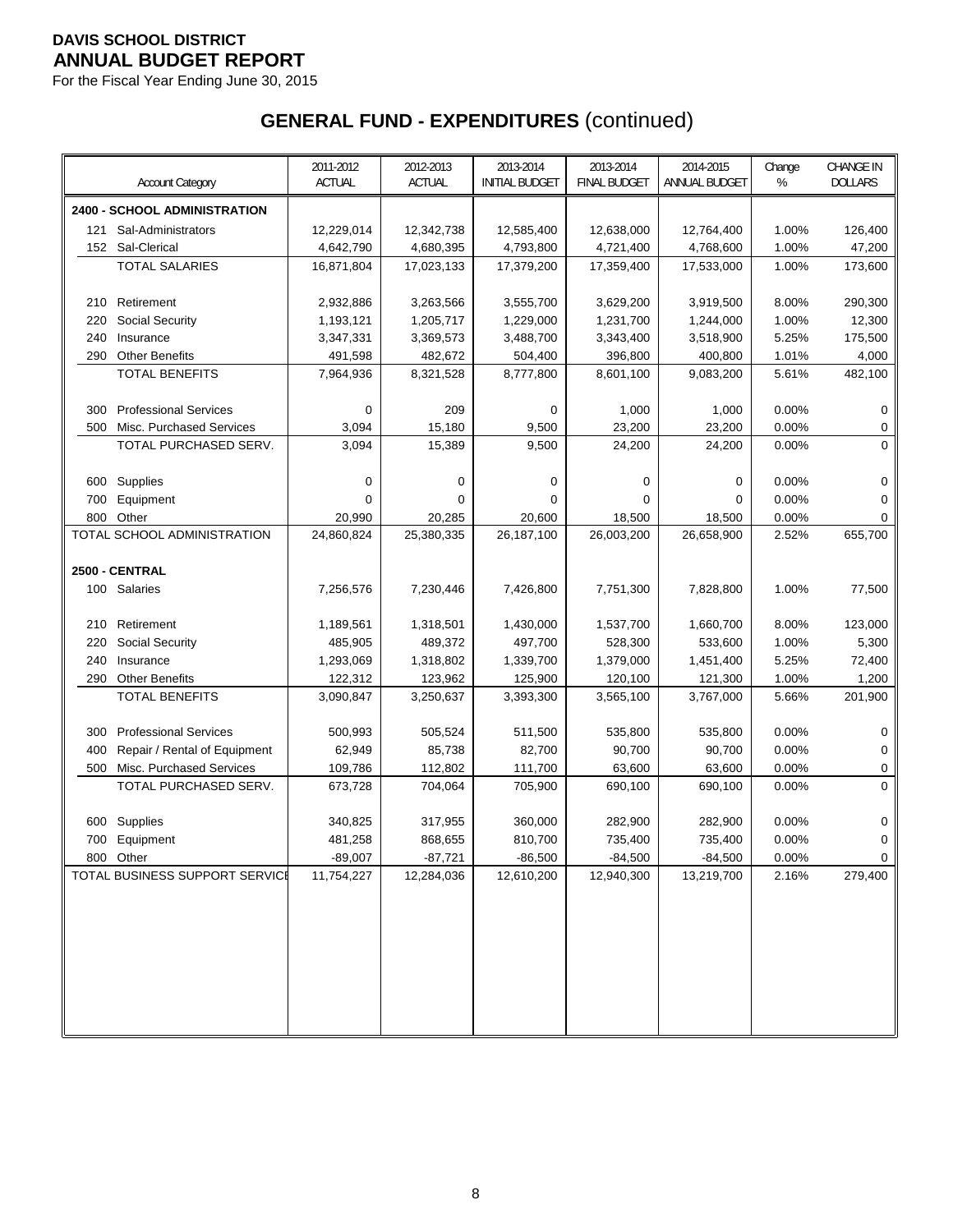For the Fiscal Year Ending June 30, 2015

|     | <b>Account Category</b>                    | 2011-2012<br><b>ACTUAL</b> | 2012-2013<br><b>ACTUAL</b> | 2013-2014<br><b>INITIAL BUDGET</b> | 2013-2014<br><b>FINAL BUDGET</b> | 2014-2015<br>ANNUAL BUDGET | Change<br>%    | <b>CHANGE IN</b><br><b>DOLLARS</b> |
|-----|--------------------------------------------|----------------------------|----------------------------|------------------------------------|----------------------------------|----------------------------|----------------|------------------------------------|
|     | <b>2600 - OPERATIONS &amp; MAINTENANCE</b> |                            |                            |                                    |                                  |                            |                |                                    |
|     | 152 Sal - Sec & Clerical                   | 304,166                    | 306,804                    | 307,000                            | 327,700                          | 331,000                    | 1.01%          | 3,300                              |
| 181 | Sal - Supervisors                          | 543,364                    | 550,227                    | 559,800                            | 494,500                          | 499,400                    | 0.99%          | 4,900                              |
|     | 182 Sal - Cust/ Maint Pers                 | 16,225,467                 | 16,296,771                 | 16,628,600                         | 16,498,700                       | 16,663,700                 | 1.00%          | 165,000                            |
|     | <b>TOTAL SALARIES</b>                      | 17,072,997                 | 17,153,802                 | 17,495,400                         | 17,320,900                       | 17,494,100                 | 1.00%          | 173,200                            |
|     |                                            |                            |                            |                                    |                                  |                            |                |                                    |
| 210 | Retirement                                 | 2,448,219                  | 2,668,638                  | 2,894,200                          | 2,863,400                        | 3,092,500                  | 8.00%          | 229,100                            |
| 220 | Social Security                            | 1,189,232                  | 1,160,058                  | 1,177,100                          | 1,151,400                        | 1,162,900                  | 1.00%          | 11,500                             |
| 240 | Insurance                                  | 3,427,871                  | 3,509,290                  | 3,597,500                          | 3,444,500                        | 3,625,300                  | 5.25%          | 180,800                            |
| 280 | Unemployment Insurance                     | 98,210                     | 36,556                     | 82,000                             | 41,000                           | 41,400                     | 0.98%          | 400                                |
| 290 | <b>Other Benefits</b>                      | 24,946                     | 17,078                     | 17,400                             | 10,000                           | 10,100                     | 1.00%          | 100                                |
|     | <b>TOTAL BENEFITS</b>                      | 7,188,478                  | 7,391,620                  | 7,768,200                          | 7,510,300                        | 7,932,200                  | 5.62%          | 421,900                            |
|     |                                            |                            |                            |                                    |                                  |                            |                |                                    |
| 300 | <b>Professional Services</b>               | 1,586                      | 684                        | 700                                | 0                                | 0                          | 0.00%          | 0                                  |
| 400 | Repair / Rental of Equipment               | 1,458,367                  | 1,557,536                  | 1,575,100                          | 1,702,700                        | 1,702,700                  | 0.00%          | 0                                  |
| 500 | Misc. Purchased Services                   | 2,347,919                  | 2,558,263                  | 2,527,100                          | 2,593,200                        | 2,593,200                  | 0.00%          | 0                                  |
|     | TOTAL PURCHASED SERV.                      | 3,807,872                  | 4,116,483                  | 4,102,900                          | 4,295,900                        | 4,295,900                  | 0.00%          | $\mathbf 0$                        |
|     |                                            |                            |                            |                                    |                                  |                            |                |                                    |
| 600 | Supplies / Utilities                       | 11,139,692                 | 11,389,324                 | 11,244,900<br>205,100              | 12,286,100                       | 12,286,100                 | 0.00%<br>0.00% | 0                                  |
| 700 | Equipment                                  | 138,734                    | 57,625                     |                                    | 26,100                           | 26,100                     |                | 0                                  |
| 800 | Other<br>TOTAL OPERATIONS & MAINTENANC     | 234                        | 0                          | 300                                | 0                                | 0                          | 0.00%          | 0                                  |
|     |                                            | 39,348,007                 | 40,108,854                 | 40,816,800                         | 41,439,300                       | 42,034,400                 | 1.44%          | 595,100                            |
|     | <b>2700 - STUDENT TRANSPORTATION</b>       |                            |                            |                                    |                                  |                            |                |                                    |
|     | 152 Sal - Clerical                         | 340,077                    | 404,426                    | 407,100                            | 355,600                          | 359,200                    | 1.01%          | 3,600                              |
|     | 172 Sal - Bus Drivers                      | 4,848,159                  | 4,974,793                  | 5,212,100                          | 5,129,600                        | 5,180,900                  | 1.00%          | 51,300                             |
| 173 | Sal - Mechanics                            | 535,310                    | 528,445                    | 548,600                            | 554,000                          | 559,500                    | 0.99%          | 5,500                              |
| 199 | Sal - Other                                | 197,767                    | 196,391                    | 111,700                            | 190,400                          | 192,300                    | 1.00%          | 1,900                              |
|     | <b>TOTAL SALARIES</b>                      | 5,921,313                  | 6,104,055                  | 6,279,500                          | 6,229,600                        | 6,291,900                  | 1.00%          | 62,300                             |
|     |                                            |                            |                            |                                    |                                  |                            |                |                                    |
| 210 | Retirement                                 | 991,517                    | 1,101,872                  | 1,204,800                          | 1,183,600                        | 1,278,300                  | 8.00%          | 94,700                             |
| 220 | Social Security                            | 423,139                    | 437,082                    | 448,700                            | 447,600                          | 452,100                    | 1.01%          | 4,500                              |
| 240 | Insurance                                  | 927,215                    | 938,900                    | 955,900                            | 918,200                          | 966,400                    | 5.25%          | 48,200                             |
| 280 | <b>Other Benefits</b>                      | 225,328                    | 110,377                    | 244,000                            | 96,100                           | 97,100                     | 1.04%          | 1,000                              |
|     | <b>TOTAL BENEFITS</b>                      | 2,567,199                  | 2,588,231                  | 2,853,400                          | 2,645,500                        | 2,793,900                  | 5.61%          | 148,400                            |
|     |                                            |                            |                            |                                    |                                  |                            |                |                                    |
|     | 400 Repair / Rental of Equipment           | 45,328                     | 26,334                     | 24,500                             | 23,000                           | 23,000                     | 0.00%          | 0                                  |
|     | 500 Misc. Purchased Services               | 244,695                    | 252,932                    | 249,000                            | 246,900                          | 246,900                    | 0.00%          | 0                                  |
|     | TOTAL PURCHASED SERV.                      | 290,023                    | 279,266                    | 273,500                            | 269,900                          | 269,900                    | 0.00%          | $\mathbf 0$                        |
|     |                                            |                            |                            |                                    |                                  |                            |                |                                    |
|     | 600 Supplies                               | 2,109,719                  | 2,056,718                  | 2,065,200                          | 2,302,200                        | 2,302,200                  | 0.00%          | 0                                  |
|     | 700 Equipment                              | 902,099                    | 58,956                     | 65,000                             | 41,700                           | 41,700                     | 0.00%          | 0                                  |
|     | 800 Other                                  | 33,171                     | 47,393                     | 34,400                             | 43,600                           | 43,600                     | 0.00%          | 0                                  |
|     | TOTAL STUDENT TRANSPORTATION               | 11,823,524                 | 11,134,619                 | 11,571,000                         | 11,532,500                       | 11,743,200                 | 1.83%          | 210,700                            |
|     |                                            |                            |                            |                                    |                                  |                            |                |                                    |
|     |                                            |                            |                            |                                    |                                  |                            |                |                                    |
|     |                                            |                            |                            |                                    |                                  |                            |                |                                    |
|     |                                            |                            |                            |                                    |                                  |                            |                |                                    |
|     |                                            |                            |                            |                                    |                                  |                            |                |                                    |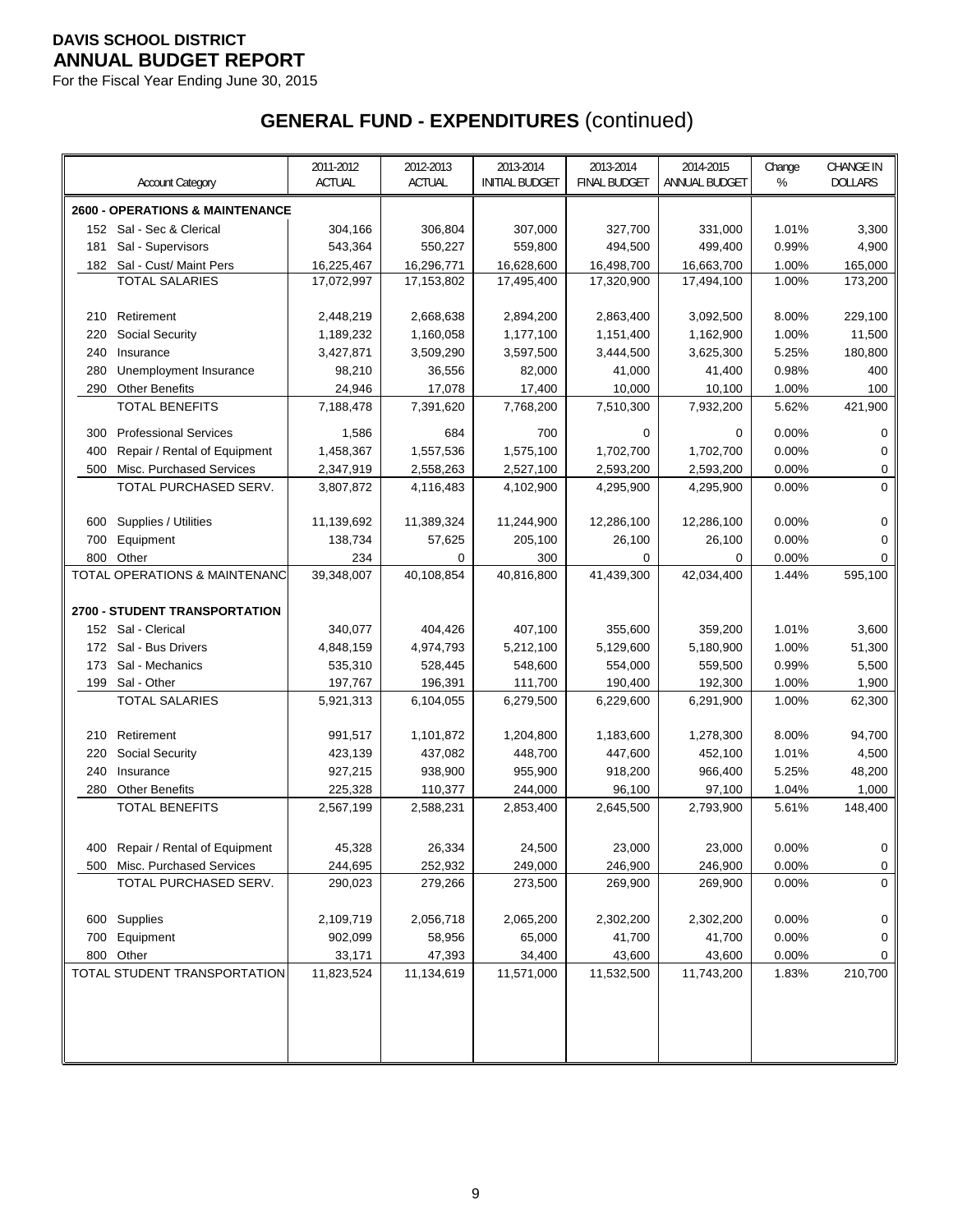For the Fiscal Year Ending June 30, 2015

| <b>Account Category</b>                               | 2011-2012<br><b>ACTUAL</b> | 2012-2013<br><b>ACTUAL</b> | 2013-2014<br><b>INITIAL BUDGET</b> | 2013-2014<br><b>FINAL BUDGET</b> | 2014-2015<br>ANNUAL BUDGET | Change<br>% | <b>CHANGE IN</b><br><b>DOLLARS</b> |
|-------------------------------------------------------|----------------------------|----------------------------|------------------------------------|----------------------------------|----------------------------|-------------|------------------------------------|
| <b>3300 - COMMUNITY SERVICE ACTIVITY</b>              |                            |                            |                                    |                                  |                            |             |                                    |
| 100 Salaries                                          | 159,882                    | 154,149                    | 158,900                            | 135,500                          | 136,900                    | 1.03%       | 1,400                              |
| Retirement<br>210                                     | 10,048                     | 14,603                     | 15,700                             | 18.700                           | 20,200                     | 8.02%       | 1,500                              |
| <b>Social Security</b><br>220                         | 11,956                     | 11,355                     | 11,700                             | 10,600                           | 10,700                     | 0.94%       | 100                                |
| <b>TOTAL BENEFITS</b>                                 | 22,004                     | 25,958                     | 27,400                             | 29,300                           | 30,900                     | 5.46%       | 1,600                              |
| Misc. Purchased Services<br>500                       | 34,032                     | 33,679                     | 21,300                             | 47,900                           | 47,900                     | 0.00%       | 0                                  |
| TOTAL PURCHASED SERV.                                 | 34,032                     | 33,679                     | 21,300                             | 47,900                           | 47,900                     | 0.00%       | $\Omega$                           |
| Supplies<br>600                                       | 13,835                     | 24.023                     | 24,500                             | 10,900                           | 10.900                     | 0.00%       | $\Omega$                           |
| 800<br><b>Other Expenses</b>                          | 28,903                     | 30,768                     | 30,400                             | 21,500                           | 21,500                     | 0.00%       | 0                                  |
| <b>TOTAL COMMUNITY SERVICES</b>                       | 258,656                    | 268,577                    | 262,500                            | 245,100                          | 248,100                    | 1.22%       | 3,000                              |
| <b>5000 - TAX ANTICIPATION NOTES</b>                  |                            |                            |                                    |                                  |                            |             |                                    |
| Interest and Misc Expense<br>800                      | 622,548                    | 0                          | 0                                  | 0                                | 0                          | 0.00%       | 0                                  |
| <b>TOTAL EXPENSE-GENERAL FUND</b>                     | 389,272,140                | 397,766,511                | 408,167,558                        | 406.639.300                      | 415,628,600                | 2.21%       | 8,989,300                          |
| Increase/(decrease) in Total Fund Bala                | $\Omega$                   | $\Omega$                   | $\Omega$                           | 2,000,000                        | $\Omega$                   | $-100.00\%$ | $-2,000,000$                       |
| <b>TOTAL EXPENDITURES &amp; OTHER USE</b>             | 389,272,140                | 397,766,511                | 408,167,558                        | 408,639,300                      | 415,628,600                | 1.71%       | 6,989,300                          |
| TOTAL REVENUE AND OTHER SOURC                         | 393,663,833                | 401,805,772                | 408,167,558                        | 408,639,300                      | 415,628,600                | 1.71%       | 6,989,300                          |
| EXCESS (DEFICIT) REVENUE OVER<br>(UNDER) EXPENDITURES | 4,391,693                  | 4,039,261                  | $\mathbf 0$                        | $\mathbf 0$                      | 0                          |             | $\Omega$                           |
| FUND BALANCES, BEGINNING                              | 17,943,765                 | 22,335,458                 | 26,374,719                         | 26,374,719                       | 28,374,719                 |             | 2,000,000                          |
| <b>Budgeted Changes in Fund Balance</b>               | 0                          | 0                          | $-2,100,000$                       | 2,000,000                        | 0                          |             | $-2,000,000$                       |
| FUND BALANCES, ENDING                                 | \$22,335,458               | \$26,374,719               | \$24,274,719                       | \$28,374,719                     | \$28,374,719               |             | \$0                                |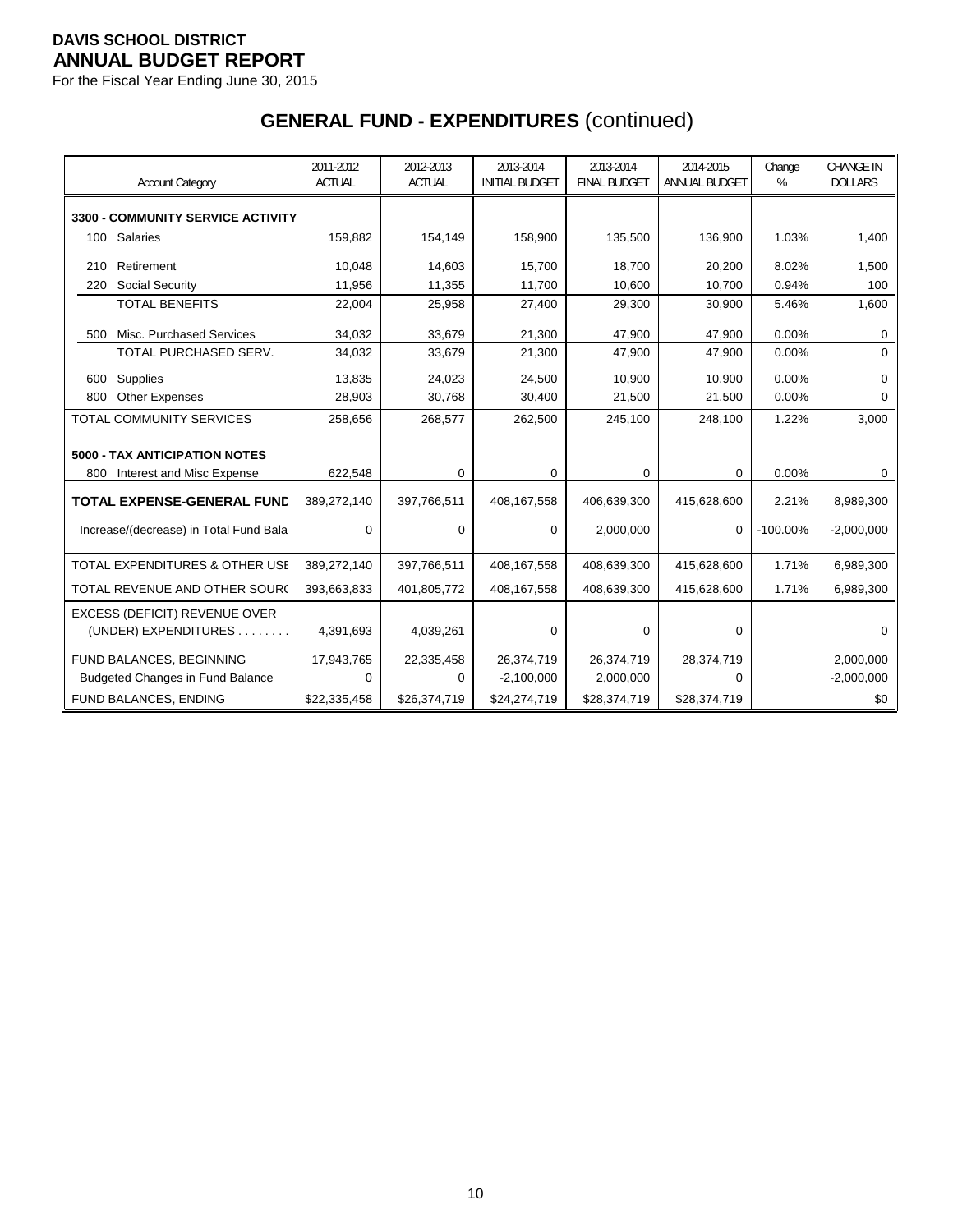For the Fiscal Year Ending June 30, 2015

# **GENERAL FUND - FUND BALANCE**

|                                      | 2011-2012     | 2012-2013     | 2013-2014             | 2013-2014           | 2014-2015     | Change      | <b>CHANGE IN</b> |
|--------------------------------------|---------------|---------------|-----------------------|---------------------|---------------|-------------|------------------|
| Account Category                     | <b>ACTUAL</b> | <b>ACTUAL</b> | <b>INITIAL BUDGET</b> | <b>FINAL BUDGET</b> | ANNUAL BUDGET | %           | <b>DOLLARS</b>   |
|                                      |               |               |                       |                     |               |             |                  |
| <b>Beginning Fund Balance:</b>       |               |               |                       |                     |               |             |                  |
| Nonspendable                         | 1,524,352     | 1,563,781     | 1,467,658             | 1,467,658           | 1,467,658     | $0.00\%$    | 0                |
| Restricted                           | $\Omega$      | 0             | 0                     | 0                   | 0             | $0.00\%$    | 0                |
| Committed                            | 4,300,000     | 4,300,000     | 4,300,000             | 4,300,000           | 4,300,000     | $0.00\%$    | 0                |
| Assigned                             | 0             | 3,832,418     | 6,058,767             | 6,058,767           | 6,058,767     | 0.00%       | 0                |
| Unassigned                           | 12,119,413    | 12,639,259    | 14,548,294            | 14,548,294          | 16,548,294    | 13.75%      | 2,000,000        |
| <b>Total Beginning Fund Balance:</b> | 17,943,765    | 22,335,458    | 26,374,719            | 26,374,719          | 28,374,719    | 7.58%       | 2,000,000        |
|                                      |               |               |                       |                     |               |             |                  |
| <b>Changes in Fund Balance:</b>      |               |               |                       |                     |               |             |                  |
| Nonspendable                         | 39,429        | $-96, 123$    | 0                     | 0                   | 0             | 0.00%       | 0                |
| Restricted                           | $\Omega$      |               | 0                     | 0                   | 0             | 0.00%       | 0                |
| Committed                            | $\Omega$      |               | 0                     | 0                   | 0             | $0.00\%$    | 0                |
| Assigned                             | 3,832,418     | 2,226,349     | 0                     | 0                   | 0             | $0.00\%$    | $\Omega$         |
| Unassigned                           | 519,846       | 1,909,035     | $-2,100,000$          | 2,000,000           | $\Omega$      | $-100.00\%$ | $-2,000,000$     |
| Total Changes in Fund Balance:       | 4,391,693     | 4,039,261     | $-2,100,000$          | 2,000,000           | $\mathbf 0$   | $-100.00\%$ | $-2,000,000$     |
|                                      |               |               |                       |                     |               |             |                  |
| <b>Ending Fund Balance:</b>          |               |               |                       |                     |               |             |                  |
| Nonspendable                         | 1,563,781     | 1,467,658     | 1,467,658             | 1,467,658           | 1,467,658     | $0.00\%$    | 0                |
| Restricted                           | $\Omega$      | 0             | 0                     | $\Omega$            | 0             | 0.00%       |                  |
| Committed                            | 4,300,000     | 4,300,000     | 4,300,000             | 4,300,000           | 4,300,000     | $0.00\%$    | 0                |
| Assigned                             | 3,832,418     | 6,058,767     | 6,058,767             | 6,058,767           | 6,058,767     | 0.00%       | 0                |
| Unassigned                           | 12,639,259    | 14,548,294    | 12,448,294            | 16,548,294          | 16,548,294    | 0.00%       | 0                |
| Total Ending Fund Balance:           | \$22,335,458  | \$26,374,719  | \$25,274,719          | \$28,374,719        | \$28,374,719  | 0.00%       | \$0              |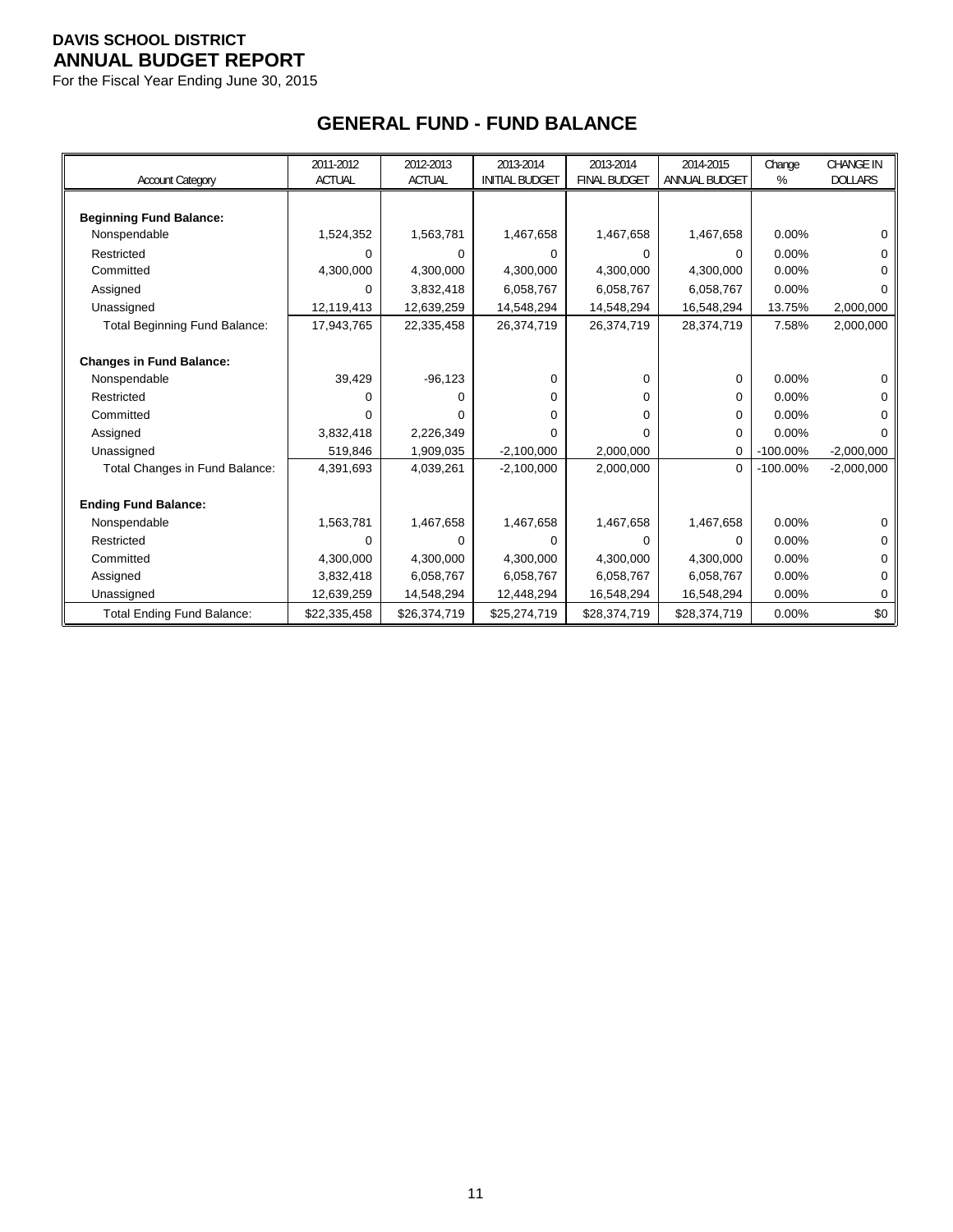For the Fiscal Year Ending June 30, 2015

## **STUDENT ACTIVITIES FUND - REVENUE**

| <b>Account Category</b>      | 2011-2012     | 2012-2013     | 2013-2014             | 2013-2014           | 2014-2015     | Change | <b>CHANGE IN</b> |
|------------------------------|---------------|---------------|-----------------------|---------------------|---------------|--------|------------------|
|                              | <b>ACTUAL</b> | <b>ACTUAL</b> | <b>INITIAL BUDGET</b> | <b>FINAL BUDGET</b> | ANNUAL BUDGET | %      | <b>DOLLARS</b>   |
| 1510 Interest on Investments | 138,979       | 140.000       | 152.400               | 110.000             | 111.100       | 1.00%  | 1,100            |
| 1700 School Fees             | 11,324,756    | 12,094,695    | 12,110,400            | 12,299,600          | 12,422,600    | 1.00%  | 123,000          |
| 1900 Other Local Revenue     | 2,535,887     | 2,400,491     | 2,809,900             | 2,809,900           | 2,838,000     | 1.00%  | 28,100           |
| <b>TOTAL REVENUE</b>         | \$13,999,622  | \$14,635,186  | \$15,072,700          | \$15,219,500        | \$15,371,700  | 1.00%  | \$152,200        |

### **STUDENT ACTIVITIES FUND - EXPENDITURES**

| <b>Account Category</b>                 | 2011-2012<br><b>ACTUAL</b> | 2012-2013<br><b>ACTUAL</b> | 2013-2014<br><b>INITIAL BUDGET</b> | 2013-2014<br><b>FINAL BUDGET</b> | 2014-2015<br>ANNUAL BUDGET | Change<br>% | <b>CHANGE IN</b><br><b>DOLLARS</b> |
|-----------------------------------------|----------------------------|----------------------------|------------------------------------|----------------------------------|----------------------------|-------------|------------------------------------|
| 100 Salaries                            | 987,077                    | 860,797                    | 1,050,600                          | 1,050,600                        | 1,061,100                  | 1.00%       | 10,500                             |
| Retirement<br>210                       | 102,345                    | 92,838                     | 111,200                            | 111,200                          | 112,300                    | 0.99%       | 1,100                              |
| Social Security<br>220                  | 63,496                     | 63,838                     | 67,800                             | 67,800                           | 68,500                     | 1.03%       | 700                                |
| 240<br>Insurance                        | $-193$                     | $-63$                      | 10,200                             | 1,000                            | 1,000                      | 0.00%       | $\Omega$                           |
| <b>TOTAL BENEFITS</b>                   | 165,648                    | 156,613                    | 189,200                            | 180,000                          | 181,800                    | 1.00%       | 1,800                              |
| <b>Professional Services</b><br>300     | 625,301                    | 1,048,507                  | 1,079,300                          | 1,256,000                        | 1,268,600                  | 1.00%       | 12,600                             |
| Misc. Purchased Services<br>500         | 279,894                    | 441,986                    | 509,900                            | 509,900                          | 515,000                    | 1.00%       | 5,100                              |
| TOTAL PURCHASED SERV.                   | 905,195                    | 1,490,493                  | 1,589,200                          | 1,765,900                        | 1,783,600                  | 1.00%       | 17,700                             |
| Supplies<br>600                         | 11,103,626                 | 12,043,565                 | 12,007,700                         | 12,007,700                       | 12,127,700                 | 1.00%       | 120,000                            |
| Furniture & Equipment<br>700            | 153,323                    | 191,452                    | 236,000                            | 215,300                          | 217,500                    | 1.02%       | 2,200                              |
| <b>TOTAL EXPENDITURES</b>               | 13,314,869                 | 14,742,920                 | 15,072,700                         | 15,219,500                       | 15,371,700                 | 1.00%       | 152,200                            |
| TOTAL REVENUE AND OTHER SOURC           | 13,999,622                 | 14,635,186                 | 15,072,700                         | 15,219,500                       | 15,371,700                 | 1.00%       | 152,200                            |
| EXCESS (DEFICIT) REVENUE OVER           |                            |                            |                                    |                                  |                            |             |                                    |
| (UNDER) EXPENDITURES                    | 684,753                    | $-107,734$                 | $\Omega$                           | 0                                | 0                          |             | $\Omega$                           |
|                                         |                            |                            |                                    |                                  |                            |             |                                    |
| FUND BALANCE, BEGINNING                 | 8,944,171                  | 9,628,924                  | 9,521,190                          | 9,521,190                        | 9,521,190                  |             | $\Omega$                           |
| <b>Budgeted Changes in Fund Balance</b> | 0                          | 0                          | 0                                  | 0                                | 0                          |             |                                    |
| FUND BALANCE, ENDING                    | \$9,628,924                | \$9,521,190                | \$9,521,190                        | \$9,521,190                      | \$9,521,190                |             | \$0                                |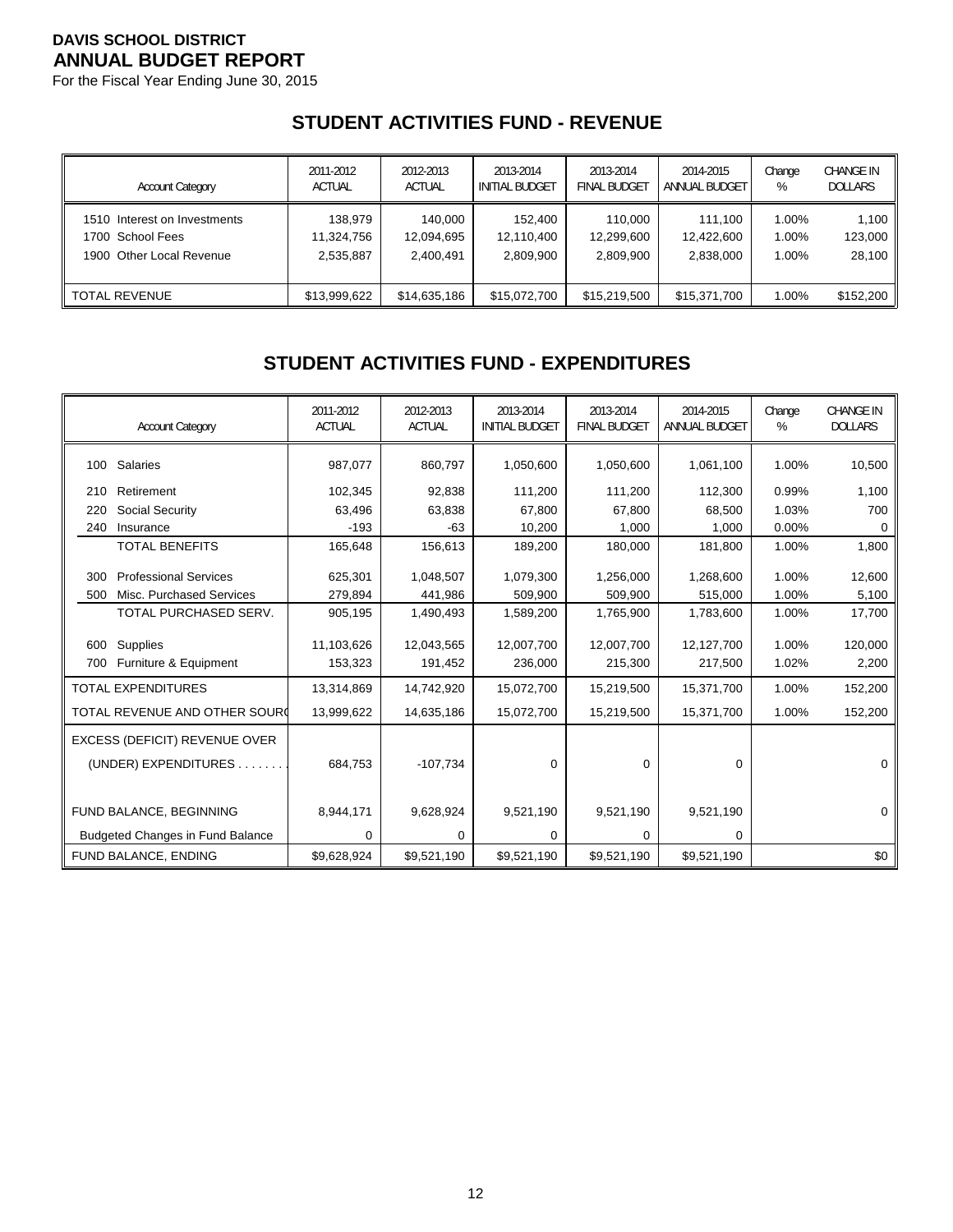For the Fiscal Year Ending June 30, 2015

# **CAPITAL OUTLAY FUND - REVENUE**

| <b>Account Category</b>              | 2011-2012<br><b>ACTUAL</b> | 2012-2013<br><b>ACTUAL</b> | 2013-2014<br><b>INITIAL BUDGET</b> | 2013-2014<br><b>FINAL BUDGET</b> | 2014-2015<br>ANNUAL BUDGET | Change<br>% | <b>CHANGE IN</b><br><b>DOLLARS</b> |
|--------------------------------------|----------------------------|----------------------------|------------------------------------|----------------------------------|----------------------------|-------------|------------------------------------|
| 1000 - REVENUE LOCAL SOURCES:        |                            |                            |                                    |                                  |                            |             |                                    |
| 1120 Cap Outlay/Debt Serv Levy       | 9,770,892                  | 17,315,185                 | 17,263,500                         | 16,977,600                       | 17,011,600                 | 0.20%       | 34,000                             |
| 1121 10% Basic Program Levy          | 9,870,702                  | 0                          |                                    | 0                                | $\Omega$                   | 0.00%       | 0                                  |
| Earnings on Investments<br>1500      | 344,354                    | 243,310                    | 300,000                            | 225,000                          | 225,000                    | 0.00%       | O                                  |
| <b>Other Local Revenue</b><br>1900   | 177,546                    | 585,932                    | 165,000                            | 269,100                          | 269,100                    | 0.00%       | 0                                  |
| TOTAL REVENUE LOCAL SOURCES          | 20,163,494                 | 18,144,427                 | 17,728,500                         | 17,471,700                       | 17,505,700                 | 0.19%       | 34,000                             |
|                                      |                            |                            |                                    |                                  |                            |             |                                    |
| 3000 - REVENUE STATE SOURCES         |                            |                            |                                    |                                  |                            |             |                                    |
| 3900 Other State Sources             | $\Omega$                   | O                          | 0                                  | 0                                | 0                          | 0.00%       | 0                                  |
| 3650 Capital Outlay Equalization     | 140,571                    | 334,114                    | 559,784                            | 559,784                          | 384,693                    | $-31.28%$   | $-175,091$                         |
| 3650 Charter School - Local Repl     | $-836,892$                 | $-1,075,404$               | $-1,275,404$                       | $-1,440,814$                     | $-1,640,793$               | 13.88%      | $-199,979$                         |
| <b>TOTAL REVENUE STATE SOURCES</b>   | $-696,321$                 | $-741,290$                 | $-715,620$                         | $-881,030$                       | $-1,256,100$               | 42.57%      | $-375,070$                         |
|                                      |                            |                            |                                    |                                  |                            |             |                                    |
| TOTAL REVENUE CAPITAL OUTLAY         | 19,467,173                 | 17,403,137                 | 17,012,880                         | 16,590,670                       | 16,249,600                 | $-2.06%$    | $-341,070$                         |
| 5000 - OTHER FINANCING SOURCES:      |                            |                            |                                    |                                  |                            |             |                                    |
| 5100 Sale of Bonds                   | 35,000,000                 | 20,000,000                 | 20,000,000                         | 25,000,000                       | 25,000,000                 | 0.00%       |                                    |
| 5300 Sale of Fixed Assets            | 0                          | 0                          | 250,000                            | 0                                | 0                          | 0.00%       | 0                                  |
| 5500 Bond Premium                    | 2,543,576                  | 512,567                    | 0                                  | 468,930                          | $\Omega$                   | $-100.00\%$ | $-468,930$                         |
| 5800 Decrease to Fund Balance        | 0                          | 0                          | 0                                  | 30,000,000                       | 0                          | $-100.00\%$ | $-30,000,000$                      |
|                                      |                            |                            |                                    |                                  |                            |             |                                    |
| <b>TOTAL OTHER FINANCING SOURCES</b> | 37,543,576                 | 20,512,567                 | 20,250,000                         | 55,468,930                       | 25,000,000                 | $-54.93%$   | $-30,468,930$                      |
| TOTAL REVENUE & OTHER FINANCIN       | \$57,010,749               | \$37,915,704               | \$37,262,880                       | \$72,059,600                     | \$41,249,600               |             | -42.76% -\$30,810,000              |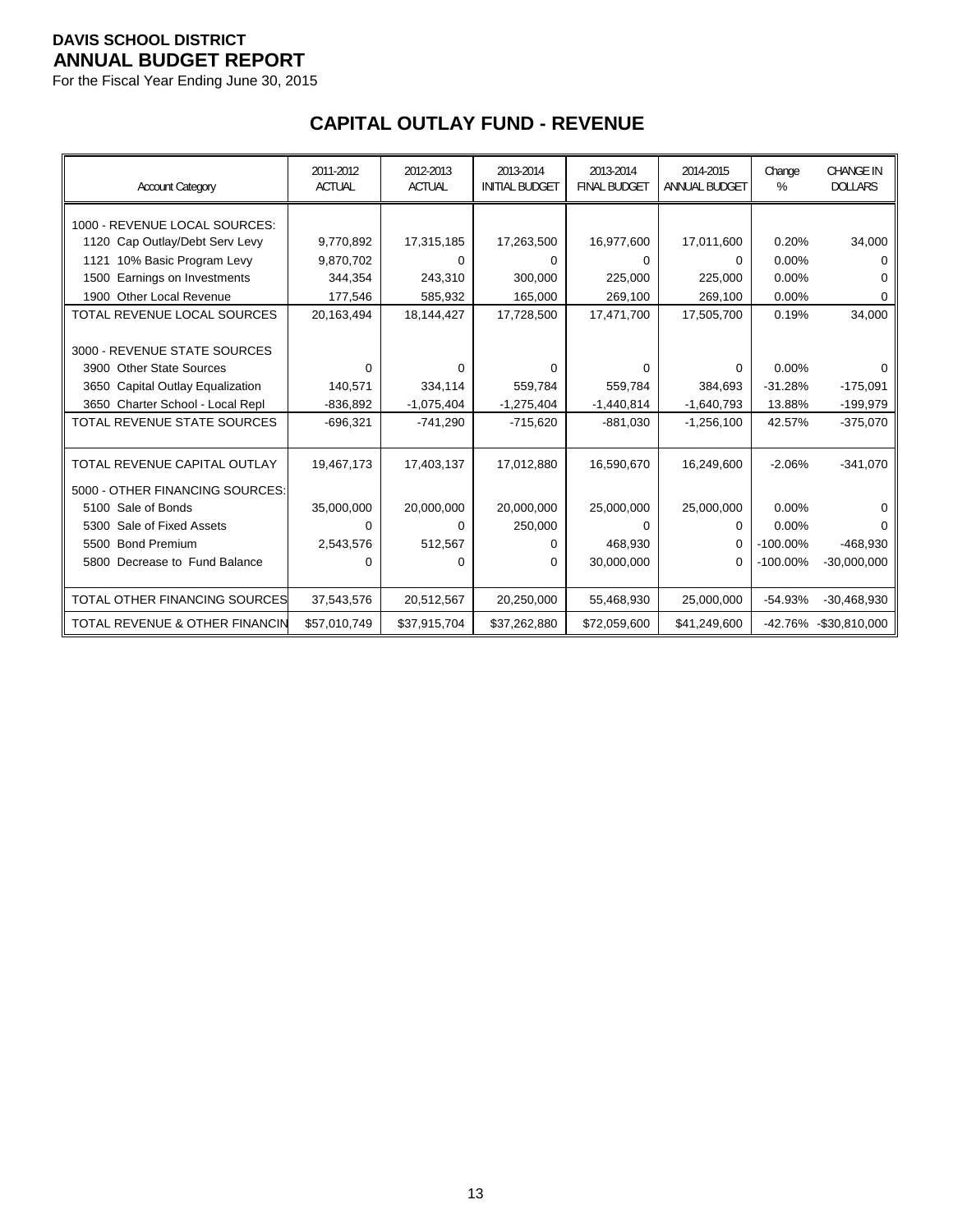For the Fiscal Year Ending June 30, 2015

# **CAPITAL OUTLAY FUND - EXPENDITURES**

|     | <b>Account Category</b>                 | 2011-2012<br><b>ACTUAL</b> | 2012-2013<br><b>ACTUAL</b> | 2013-2014<br><b>INITIAL BUDGET</b> | 2013-2014<br><b>FINAL BUDGET</b> | 2014-2015<br><b>ANNUAL BUDGET</b> | Change<br>% | <b>CHANGE IN</b><br><b>DOLLARS</b> |
|-----|-----------------------------------------|----------------------------|----------------------------|------------------------------------|----------------------------------|-----------------------------------|-------------|------------------------------------|
|     | 4000 - FACILITY ACQUISITION:            |                            |                            |                                    |                                  |                                   |             |                                    |
|     | 100 Salaries                            | 777,586                    | 753,366                    | 766,400                            | 766,400                          | 774,100                           | 1.00%       | 7,700                              |
| 210 | Retirement                              | 142,060                    | 150,307                    | 163,400                            | 165,200                          | 178,400                           | 7.99%       | 13,200                             |
| 220 | Social Security                         | 54,967                     | 54,328                     | 55,500                             | 55,500                           | 56,100                            | 1.08%       | 600                                |
| 240 | <b>Health Insurance</b>                 | 140,863                    | 125,421                    | 127,200                            | 127,200                          | 133,900                           | 5.27%       | 6,700                              |
| 290 | <b>Other Benefits</b>                   | 22,940                     | 39,613                     | 23,200                             | 25,000                           | 25,000                            | 0.00%       | $\Omega$                           |
|     | <b>TOTAL BENEFITS</b>                   | 360,830                    | 369,669                    | 369,300                            | 372,900                          | 393,400                           | 5.50%       | 20,500                             |
|     |                                         |                            |                            |                                    |                                  |                                   |             |                                    |
| 300 | <b>Professional Services</b>            | 2,160,028                  | 1,972,040                  | 2,100,000                          | 2,100,000                        | 2,100,000                         | 0.00%       | $\Omega$                           |
| 400 | <b>Contractor Services</b>              | 42,079,940                 | 27,502,292                 | 17,731,860                         | 56,088,300                       | 24,250,100                        | $-56.76%$   | $-31,838,200$                      |
| 500 | Misc. Purchased Services                | 23,763                     | 32,286                     | 31,700                             | 32,000                           | 32,000                            | 0.00%       | 0                                  |
|     | TOTAL PURCHASED SERV.                   | 44,263,731                 | 29,506,618                 | 19,863,560                         | 58,220,300                       | 26,382,100                        | $-54.69%$   | $-31,838,200$                      |
|     |                                         |                            |                            |                                    |                                  |                                   |             |                                    |
| 600 | Supplies & Materials                    | 4,644,804                  | 3,698,023                  | 2,500,000                          | 2,900,000                        | 2,500,000                         | $-13.79%$   | $-400,000$                         |
| 710 | Land & Improvements                     | 1,237,594                  | 1,123,703                  | 2,000,000                          | 3,000,000                        | 2,000,000                         | $-33.33%$   | $-1,000,000$                       |
| 732 | Vehicles                                | 190,744                    | 2,191,634                  | 2,000,000                          | 1,500,000                        | 2,000,000                         | 33.33%      | 500,000                            |
| 733 | <b>Furniture &amp; Fixtures</b>         | 1,206,738                  | 1,424,171                  | 1,000,000                          | 1,500,000                        | 1,000,000                         | $-33.33%$   | $-500,000$                         |
| 749 | Other Equipment                         | 5,349,807                  | 2,636,959                  | 5,000,000                          | 3,100,000                        | 5,000,000                         | 61.29%      | 1,900,000                          |
| 750 | <b>Materials &amp; Books</b>            | 839,727                    | 0                          | 1,000,000                          | 500,000                          | 1,000,000                         | 100.00%     | 500,000                            |
|     | <b>TOTAL LAND &amp; EQUIPMENT</b>       | 8,824,610                  | 7,376,467                  | 11,000,000                         | 9,600,000                        | 11,000,000                        | 14.58%      | 1,400,000                          |
| 800 | <b>Other Expenses</b>                   | 221,980                    | 226,979                    | 200,000                            | 200,000                          | 200,000                           | 0.00%       | $\Omega$                           |
| 840 | Debt Service - Principal                | 0                          | 4,439,747                  | 2,563,620                          | 0                                | 0                                 | 0.00%       | $\Omega$                           |
|     | TOTAL EXPENSE FACIL. ACQUISITION        | 59,093,541                 | 46,370,869                 | 37,262,880                         | 72,059,600                       | 41,249,600                        | $-42.76%$   | $-30,810,000$                      |
|     | Interfund Transfer                      | 0                          | 0                          | 0                                  | 0                                | 0                                 | 0.00%       | 0                                  |
|     | Increase to Fund Balance                | 0                          | $\mathbf 0$                | $\mathbf 0$                        | $\mathbf 0$                      | $\mathbf 0$                       | 0.00%       | $\Omega$                           |
|     | TOTAL ALL EXPENDITURES                  | 59,093,541                 | 46,370,869                 | 37,262,880                         | 72,059,600                       | 41,249,600                        | $-42.76%$   | $-30,810,000$                      |
|     | TOTAL REVENUE AND OTHER SOURC           | 57,010,749                 | 37,915,704                 | 37,262,880                         | 72,059,600                       | 41,249,600                        | $-42.76%$   | $-30,810,000$                      |
|     | EXCESS (DEFICIT) REVENUE OVER           |                            |                            |                                    |                                  |                                   |             |                                    |
|     | (UNDER) EXPENDITURES                    | $-2,082,792$               | $-8,455,165$               | $\mathbf 0$                        | $\mathbf 0$                      | $\Omega$                          |             | $\Omega$                           |
|     | FUND BALANCES, BEGINNING                | 51,396,420                 | 49,313,628                 | 40,858,463                         | 40,858,463                       | 10,858,463                        |             | $-30,000,000$                      |
|     | <b>Budgeted Changes in Fund Balance</b> | 0                          | $\Omega$                   | 0                                  | $-30,000,000$                    | $\Omega$                          |             | 30,000,000                         |
|     | FUND BALANCES, ENDING                   | \$49,313,628               | \$40,858,463               | \$40,858,463                       | \$10,858,463                     | \$10,858,463                      |             | \$0                                |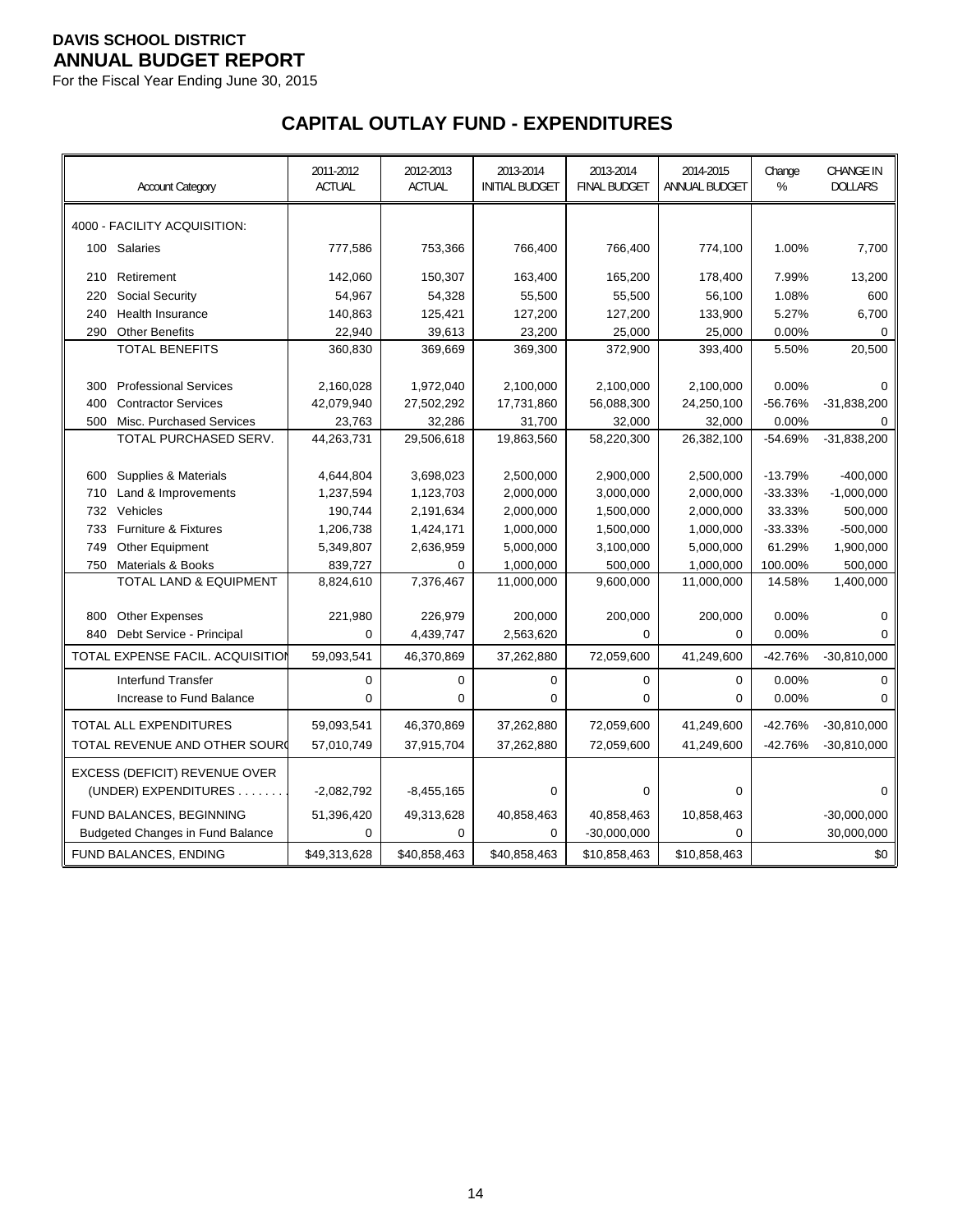For the Fiscal Year Ending June 30, 2015

|                                       | 2011-2012     | 2012-2013     | 2013-2014             | 2013-2014           | 2014-2015     | Change   | <b>CHANGE IN</b> |
|---------------------------------------|---------------|---------------|-----------------------|---------------------|---------------|----------|------------------|
| <b>Account Category</b>               | <b>ACTUAL</b> | <b>ACTUAL</b> | <b>INITIAL BUDGET</b> | <b>FINAL BUDGET</b> | ANNUAL BUDGET | %        | <b>DOLLARS</b>   |
| 1000 - REVENUE LOCAL SOURCES:         |               |               |                       |                     |               |          |                  |
| 1122 General Obligation Debt Levy     | 40,580,369    | 42,276,678    | 42,150,500            | 43,563,021          | 43,720,119    | 0.36%    | 157,098          |
| Capital Outlay/Debt Serv Levy<br>1120 |               | 0             | 0                     | 0                   | 0             | 0.00%    | 0                |
|                                       |               |               |                       |                     |               |          |                  |
| TOTAL REVENUE LOCAL SOURCES           | 40,580,369    | 42,276,678    | 42,150,500            | 43,563,021          | 43,720,119    | 0.36%    | 157,098          |
|                                       |               |               |                       |                     |               |          |                  |
| 4000 - REVENUE FEDERAL SOURCES        |               |               |                       |                     |               |          |                  |
| 4900 Build America Bond Subsidy       | 0             | 1,067,353     | 1,010,978             | 1,028,279           | 1,022,981     | $-0.52%$ | $-5,298$         |
| TOTAL REVENUE FEDERAL SOURCES         | $\Omega$      | 1,067,353     | 1,010,978             | 1,028,279           | 1,022,981     | $-0.52%$ | $-5,298$         |
|                                       |               |               |                       |                     |               |          |                  |
| 5000 - OTHER FINANCING SOURCES:       |               |               |                       |                     |               |          |                  |
| 5500 Refunding Bond Premium/Escro     |               | 146,075       | 0                     | 0                   | 0             | $0.00\%$ |                  |
| 5800 Fund Balance                     | 0             | $\Omega$      | 0                     | 0                   | 0             | $0.00\%$ | 0                |
| TOTAL OTHER FINANCING SOURCES         | 0             | 146,075       | 0                     | $\Omega$            | 0             | 0.00%    | 0                |
| TOTAL REVENUE & OTHER FINANCIN        | \$40,580,369  | \$43,490,106  | \$43,161,478          | \$44,591,300        | \$44,743,100  | 0.34%    | \$151,800        |

### **DEBT SERVICE FUND - REVENUE**

### **DEBT SERVICE FUND - EXPENDITURES**

| <b>Account Category</b>                 | 2011-2012<br><b>ACTUAL</b> | 2012-2013<br><b>ACTUAL</b> | 2013-2014<br><b>INITIAL BUDGET</b> | 2013-2014<br><b>FINAL BUDGET</b> | 2014-2015<br>ANNUAL BUDGET | Change<br>% | <b>CHANGE IN</b><br><b>DOLLARS</b> |
|-----------------------------------------|----------------------------|----------------------------|------------------------------------|----------------------------------|----------------------------|-------------|------------------------------------|
|                                         |                            |                            |                                    |                                  |                            |             |                                    |
| 5000 - DEBT SERVICE:                    |                            |                            |                                    |                                  |                            |             |                                    |
| 830<br>Interest                         | 17,774,694                 | 18,857,255                 | 19,200,098                         | 17,796,313                       | 17,468,199                 | $-1.84%$    | $-328,114$                         |
| <b>Principal Payment</b><br>840         | 28,935,000                 | 24,882,694                 | 23,931,380                         | 26,495,000                       | 26,975,000                 | 1.81%       | 480,000                            |
| Other<br>890                            | 15,350                     | 150,875                    | 30,000                             | 299,987                          | 299,901                    | $-0.03%$    | -86                                |
| TOTAL EXPENSE DEBT SERVICE              | 46,725,044                 | 43,890,824                 | 43,161,478                         | 44,591,300                       | 44,743,100                 | 0.34%       | 151,800                            |
|                                         |                            |                            |                                    |                                  |                            |             |                                    |
| 6000 - OTHER FINANCING USES:            |                            |                            |                                    |                                  |                            |             |                                    |
| Increase to Fund Balance<br>945         | 0                          | U                          | 0                                  | 0                                | 0                          | $0.00\%$    |                                    |
| TOTAL ALL EXPENDITURES                  | 46,725,044                 | 43,890,824                 | 43,161,478                         | 44,591,300                       | 44,743,100                 | 0.34%       | 151,800                            |
| TOTAL REVENUE AND OTHER SOURC           | 40,580,369                 | 43,490,106                 | 43,161,478                         | 44,591,300                       | 44,743,100                 | 0.34%       | 151,800                            |
| EXCESS (DEFICIT) REVENUE OVER           |                            |                            |                                    |                                  |                            |             |                                    |
| (UNDER) EXPENDITURES.                   | $-6, 144, 675$             | $-400,718$                 | 0                                  | $\Omega$                         | 0                          |             |                                    |
|                                         |                            |                            |                                    |                                  |                            |             |                                    |
| FUND BALANCES, BEGINNING                | 6,545,393                  | 400,718                    | 0                                  | 0                                | 0                          |             |                                    |
| <b>Budgeted Changes in Fund Balance</b> |                            |                            | 0                                  | 0                                | 0                          |             |                                    |
| FUND BALANCES, ENDING                   | \$400,718                  | \$0                        | \$0                                | \$0                              | \$0                        |             | \$0                                |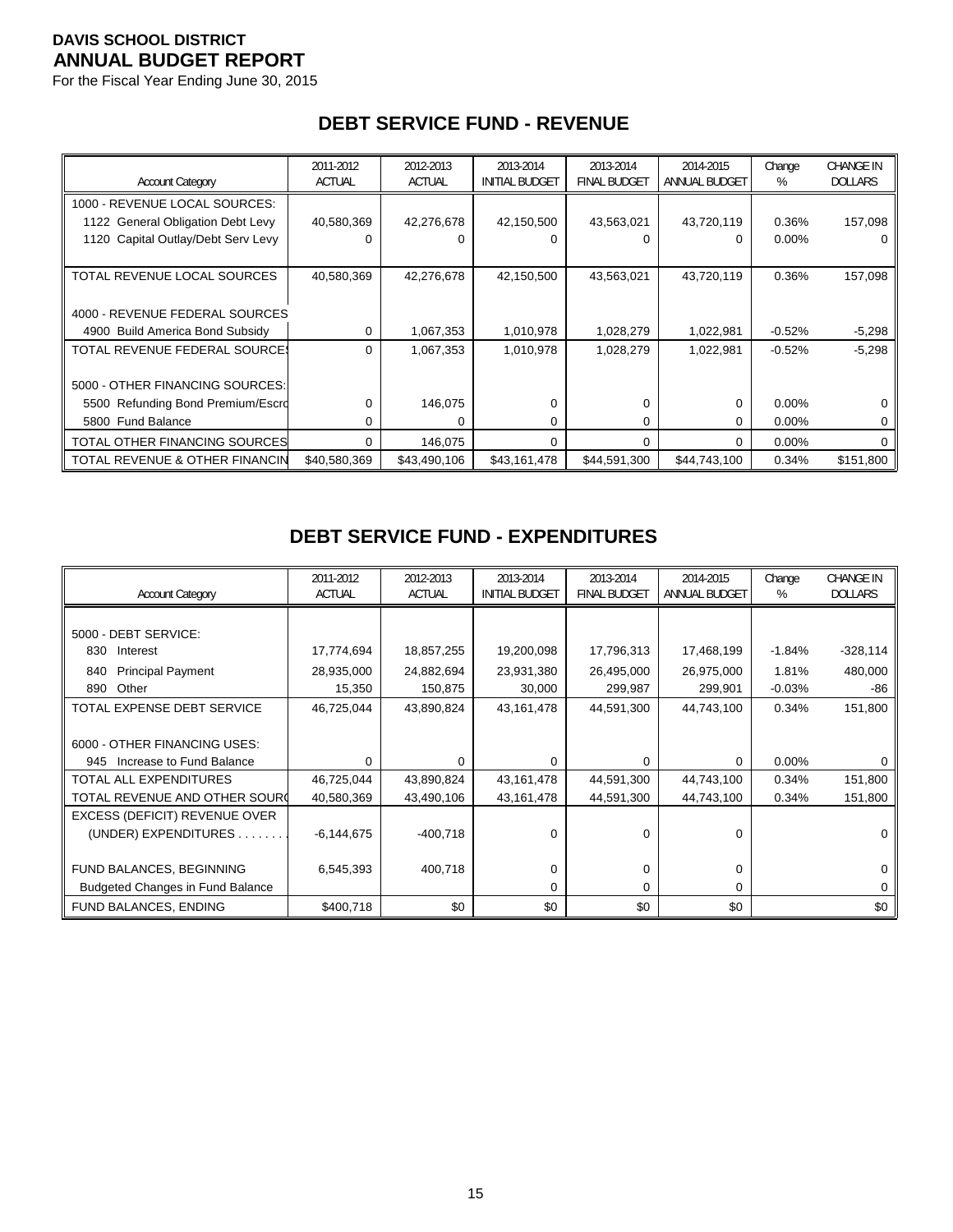For the Fiscal Year Ending June 30, 2015

## **NUTRITION SERVICES FUND - REVENUE**

|                                        | 2011-2012     | 2012-2013     | 2013-2014             | 2013-2014           | 2014-2015     | Change | <b>CHANGE IN</b> |
|----------------------------------------|---------------|---------------|-----------------------|---------------------|---------------|--------|------------------|
| <b>Account Category</b>                | <b>ACTUAL</b> | <b>ACTUAL</b> | <b>INITIAL BUDGET</b> | <b>FINAL BUDGET</b> | ANNUAL BUDGET | %      | <b>DOLLARS</b>   |
| 1000 - REVENUE LOCAL SOURCES:          |               |               |                       |                     |               |        |                  |
| 1610 Sales to Pupils                   | 7,728,717     | 7,222,390     | 7,623,300             | 7,751,800           | 7,829,300     | 1.00%  | 77,500           |
| Sales to Adults<br>1620                | 240,402       | 214,999       | 232.800               | 232.800             | 235.100       | 0.99%  | 2,300            |
| 1690 Other Local Revenue               | 474,109       | 492,336       | 503,900               | 548,600             | 554,100       | 1.00%  | 5,500            |
| TOTAL REVENUE LOCAL SOURCES            | 8,443,228     | 7,929,725     | 8,360,000             | 8,533,200           | 8,618,500     | 1.00%  | 85,300           |
| 3000 - REVENUE STATE SOURCES           |               |               |                       |                     |               |        |                  |
| 3770 State School Lunch                | 3,553,525     | 3,666,210     | 3,449,900             | 3,692,500           | 3,729,400     | 1.00%  | 36,900           |
| TOTAL REVENUE STATE SOURCES            | 3,553,525     | 3,666,210     | 3,449,900             | 3,692,500           | 3,729,400     | 1.00%  | 36,900           |
| 4000- REVENUE FEDERAL SOURCES:         |               |               |                       |                     |               |        |                  |
| Lunch Reimbursement<br>4571            | 1,699,773     | 1,891,849     | 1,734,600             | 2,048,000           | 2,068,500     | 1.00%  | 20,500           |
| 4572 Free / Reduced Price              | 5,922,313     | 5,860,683     | 6,160,700             | 6,255,800           | 6,318,400     | 1.00%  | 62,600           |
| <b>Breakfast Reimbursement</b><br>4574 | 1,946,477     | 2,094,786     | 2,021,700             | 2,230,500           | 2,252,800     | 1.00%  | 22,300           |
| 4576 Federal Food Commodities          | 1,678,367     | 1,393,943     | 1,754,600             | 1,754,600           | 1,772,100     | 1.00%  | 17,500           |
| Summer Program Reimburs.<br>4577       | 227,118       | 178,862       | 252,300               | 273,000             | 275,700       | 0.99%  | 2,700            |
| <b>ARRA - CNP Equipment</b><br>4661    | 0             | O             | U                     | 0                   | 0             | 0.00%  |                  |
| TOTAL REVENUE FEDERAL SOURCES          | 11,474,048    | 11,420,123    | 11,923,900            | 12,561,900          | 12,687,500    | 1.00%  | 125,600          |
| TOTAL REVENUE FOOD SERVICE FUI         | 23,470,801    | 23,016,058    | 23,733,800            | 24,787,600          | 25,035,400    | 1.00%  | 247,800          |
| 5200 Change in Net Assets              | $\Omega$      | 0             | 0                     | 0                   | 0             | 0.00%  | 0                |
| <b>TOTAL AVAILABLE RESOURCES</b>       | \$23,470,801  | \$23,016,058  | \$23,733,800          | \$24,787,600        | \$25,035,400  | 1.00%  | \$247,800        |

### **NUTRITION SERVICES FUND - EXPENDITURES**

|     |                                      | 2011-2012     | 2012-2013     | 2013-2014             | 2013-2014           | 2014-2015     | Change | <b>CHANGE IN</b> |
|-----|--------------------------------------|---------------|---------------|-----------------------|---------------------|---------------|--------|------------------|
|     | <b>Account Category</b>              | <b>ACTUAL</b> | <b>ACTUAL</b> | <b>INITIAL BUDGET</b> | <b>FINAL BUDGET</b> | ANNUAL BUDGET | %      | <b>DOLLARS</b>   |
|     |                                      |               |               |                       |                     |               |        |                  |
| 100 | Salaries                             | 5,681,286     | 5,685,616     | 5,718,400             | 5,879,500           | 5,938,300     | 1.00%  | 58,800           |
| 210 | Retirement                           | 738,440       | 807,740       | 865,100               | 870,500             | 940,100       | 8.00%  | 69,600           |
| 220 | Social Security                      | 395,514       | 399,998       | 402,200               | 414,500             | 418,600       | 0.99%  | 4,100            |
| 240 | <b>Health Insurance</b>              | 1,128,746     | 1,069,883     | 1,089,800             | 1,080,500           | 1,137,200     | 5.25%  | 56,700           |
| 270 | <b>Workers Compensation</b>          | 4,207         | 1,866         | 5,100                 | 2,000               | 2,000         | 0.00%  |                  |
| 280 | Unemployment Insurance               | 1,350         | 2,371         | 2,800                 | 2,400               | 2,400         | 0.00%  |                  |
| 290 | <b>Other Benefits</b>                | 4,196         | 4,385         | 4,500                 | 4,500               | 4,500         | 0.00%  |                  |
|     | <b>TOTAL BENEFITS</b>                | 2,272,453     | 2,286,243     | 2,369,500             | 2,374,400           | 2,504,800     | 5.49%  | 130,400          |
| 300 | <b>Professional Services</b>         | 776,433       | 786,856       | 766,000               | 787,600             | 787,600       | 0.00%  |                  |
| 400 | Repair / Rental of Equipment         | 20,485        | 46.865        | 39.000                | 98,200              | 98,200        | 0.00%  |                  |
| 500 | Misc. Purchased Services             | 70,693        | 91,275        | 111,400               | 55,500              | 55,500        | 0.00%  |                  |
|     | TOTAL PURCHASED SERV.                | 867,611       | 924,996       | 916,400               | 941,300             | 941,300       | 0.00%  | $\Omega$         |
| 610 | Supplies                             | 865,567       | 706,716       | 765,000               | 992,000             | 1,001,900     | 1.00%  | 9,900            |
| 630 | Food                                 | 8,655,196     | 9,371,022     | 9,650,900             | 10,132,200          | 10,170,900    | 0.38%  | 38,700           |
| 700 | Misc Equipment                       | 308,295       | 143,709       | 111,000               | 132,900             | 132,900       | 0.00%  |                  |
| 800 | <b>Other Costs</b>                   | 2,593,983     | 1,965,304     | 1,857,500             | 2,309,800           | 2,309,800     | 0.00%  |                  |
| 904 | <b>USDA Commodities</b>              | 2,024,451     | 1,865,124     | 2,345,100             | 2,025,500           | 2,035,500     | 0.49%  | 10,000           |
|     |                                      |               |               |                       |                     |               |        |                  |
|     | <b>TOTAL EXPENSES</b>                | 23,268,842    | 22,948,730    | 23,733,800            | 24,787,600          | 25,035,400    | 1.00%  | 247,800          |
|     | TOTAL REVENUE AND OTHER SOURC        | 23,470,801    | 23,016,058    | 23,733,800            | 24,787,600          | 25,035,400    | 1.00%  | 247,800          |
|     | INCREASE / (DECREASE) IN NET AS:     | 201,959       | 67,328        | 0                     | 0                   | $\Omega$      |        | 0                |
|     | NET ASSETS, BEGINNING                | 3,945,590     | 4,147,549     | 4,214,877             | 4,214,877           | 4,214,877     |        | 0                |
|     | <b>Budgeted Change in Net Assets</b> | 0             | 0             | 0                     | $\Omega$            | 0             |        | 0                |
|     | NET ASSETS, ENDING                   | \$4,147,549   | \$4,214,877   | \$4,214,877           | \$4,214,877         | \$4,214,877   |        | \$0              |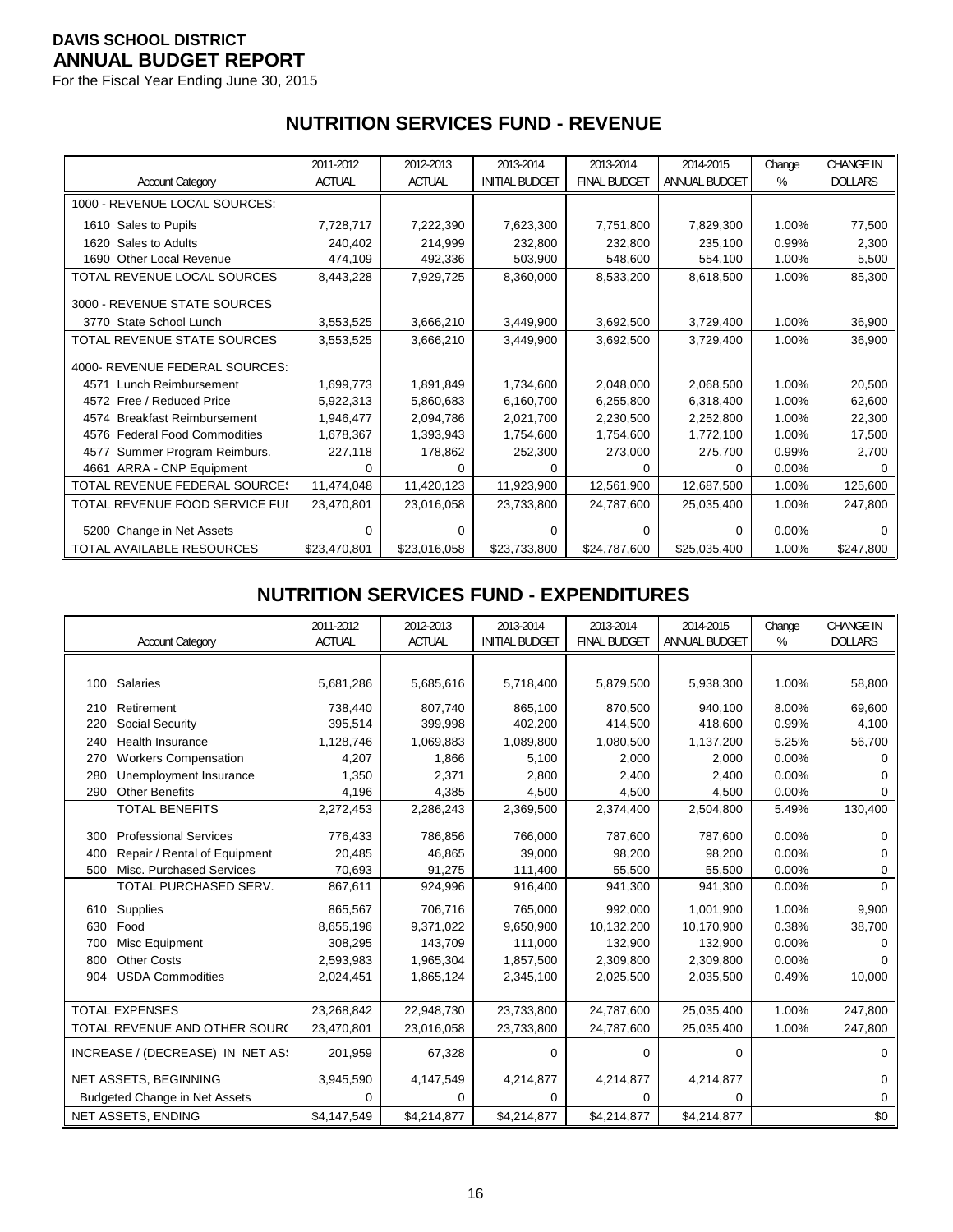For the Fiscal Year Ending June 30, 2015

# **PIONEER ADULT REHABILITATION CENTER FUND - REVENUE**

| <b>Account Category</b>                                   | 2011-2012<br><b>ACTUAL</b> | 2012-2013<br><b>ACTUAL</b> | 2013-2014<br><b>INITIAL BUDGET</b> | 2013-2014<br><b>FINAL BUDGET</b> | 2014-2015<br>ANNUAL BUDGET | Change<br>%          | <b>CHANGE IN</b><br><b>DOLLARS</b> |
|-----------------------------------------------------------|----------------------------|----------------------------|------------------------------------|----------------------------------|----------------------------|----------------------|------------------------------------|
| 1000 - LOCAL REVENUE SOURCES:                             |                            |                            |                                    |                                  |                            |                      |                                    |
| 1300 Tuitions and Fees                                    | 46,253                     | 47,964                     | 46,800                             | 46,800                           | 46,800                     | $0.00\%$             | 0                                  |
| Interest on Investments<br>1510                           | 16,598                     | 14,548                     | 15,000                             | 15,000                           | 15,000                     | $0.00\%$             | 0                                  |
| <b>Private Donations</b><br>1920<br>1992 PARC - Contracts | 7,500<br>6,669,924         | 16.111<br>8,014,676        | 1,000<br>7,871,400                 | 15.000<br>12,017,000             | 15.000<br>12,017,000       | $0.00\%$<br>$0.00\%$ | 0<br>0                             |
| TOTAL REVENUE LOCAL SOURCES                               | 6,740,275                  | 8,093,299                  | 7,934,200                          | 12,093,800                       | 12,093,800                 | $0.00\%$             | 0                                  |
| 3000 - REVENUE STATE SOURCES                              |                            |                            |                                    |                                  |                            |                      |                                    |
| 3910 State Rehab Services                                 | 345,699                    | 175,075                    | 180,900                            | 282,000                          | 282,000                    | $0.00\%$             | 0                                  |
| <b>State Social Services</b><br>3900                      | 498,410                    | 573,161                    | 552,500                            | 530,000                          | 530,000                    | $0.00\%$             | 0                                  |
| TOTAL REVENUE STATE SOURCES                               | 844,109                    | 748,236                    | 733,400                            | 812,000                          | 812.000                    | $0.00\%$             | 0                                  |
| <b>TOTAL REVENUE</b>                                      | 7,584,384                  | 8,841,535                  | 8,667,600                          | 12,905,800                       | 12,905,800                 | $0.00\%$             | 0                                  |
| 5200 Interfund Transfer (fr Found)                        | 515,768                    | 662,677                    | 175,000                            | 620,500                          | 620,500                    | $0.00\%$             | 0                                  |
| TOTAL REVENUE & OTHER SOURCES                             | \$8,100,152                | \$9,504,212                | \$8,842,600                        | \$13,526,300                     | \$13,526,300               | $0.00\%$             | \$0                                |

## **PIONEER ADULT REHABILITATION CENTER FUND - EXPENSES**

|     | <b>Account Category</b>              | 2011-2012<br><b>ACTUAL</b> | 2012-2013<br><b>ACTUAL</b> | 2013-2014<br><b>INITIAL BUDGET</b> | 2013-2014<br><b>FINAL BUDGET</b> | 2014-2015<br>ANNUAL BUDGET | Change<br>% | <b>CHANGE IN</b><br><b>DOLLARS</b> |
|-----|--------------------------------------|----------------------------|----------------------------|------------------------------------|----------------------------------|----------------------------|-------------|------------------------------------|
| 100 | Salaries                             | 3,632,146                  | 3,973,359                  | 3,692,100                          | 3,850,000                        | 3,888,500                  | 1.00%       | 38,500                             |
|     |                                      |                            |                            |                                    |                                  |                            |             |                                    |
| 210 | Retirement                           | 187,838                    | 223,385                    | 242,600                            | 250,600                          | 270,600                    | 7.98%       | 20,000                             |
| 220 | Social Security                      | 271,504                    | 297,265                    | 213,700                            | 272,500                          | 272,500                    | 0.00%       |                                    |
| 240 | <b>Health Insurance</b>              | 856,866                    | 994,690                    | 1,037,800                          | 901,000                          | 948,300                    | 5.25%       | 47,300                             |
| 270 | <b>Workers Compensation</b>          | 31,356                     | 54.612                     |                                    | $\Omega$                         | 0                          | 0.00%       |                                    |
| 290 | <b>Other Benefits</b>                | 195,761                    | 36,339                     | 29,600                             | 65,000                           | 65,000                     | 0.00%       |                                    |
|     | <b>TOTAL BENEFITS</b>                | 1,543,325                  | 1,606,291                  | 1,523,700                          | 1,489,100                        | 1,556,400                  | 4.52%       | 67,300                             |
| 300 | <b>Professional Services</b>         | 263,943                    | 285,066                    | 273,200                            | 275,200                          | 275,200                    | 0.00%       | 0                                  |
| 400 | Repair / Rental of Equipment         | 88,824                     | 61,457                     | 59,200                             | 62,000                           | 62,000                     | 0.00%       |                                    |
| 500 | Misc. Purchased Services             | 126,522                    | 96,492                     | 171,400                            | 125,400                          | 125,400                    | 0.00%       | 0                                  |
|     | TOTAL PURCHASED SERV.                | 479,289                    | 443,015                    | 503,800                            | 462,600                          | 462,600                    | 0.00%       | $\Omega$                           |
| 600 | Supplies                             | 1,448,432                  | 2,480,858                  | 2,724,500                          | 7,282,600                        | 7,176,800                  | $-1.45%$    | $-105,800$                         |
| 700 | Misc Equipment                       | 16,604                     | 15,152                     | 19,800                             | 19,800                           | 19,800                     | 0.00%       |                                    |
| 780 | Depreciation                         | 165,415                    | 135,982                    | 172,200                            | 172,200                          | 172,200                    | 0.00%       |                                    |
| 800 | <b>Indirect Costs</b>                | 205,318                    | 252,605                    | 206,500                            | 250,000                          | 250,000                    | 0.00%       | 0                                  |
|     |                                      |                            |                            |                                    |                                  |                            |             |                                    |
|     | <b>TOTAL EXPENSES</b>                | 7,490,529                  | 8,907,262                  | 8,842,600                          | 13,526,300                       | 13,526,300                 | 0.00%       | $\Omega$                           |
|     | TOTAL REVENUE AND OTHER SOURC        | 8,100,152                  | 9,504,212                  | 8,842,600                          | 13,526,300                       | 13,526,300                 | 0.00%       | $\Omega$                           |
|     | INCREASE / (DECREASE) IN NET ASS     | 609,623                    | 596,950                    | 0                                  | $\Omega$                         | $\Omega$                   |             | $\Omega$                           |
|     | NET ASSETS, BEGINNING                | 5,613,838                  | 6,223,461                  | 6,820,411                          | 6,820,411                        | 6,820,411                  |             | 0                                  |
|     | <b>Budgeted Change in Net Assets</b> | 0                          | 0                          | 0                                  | 0                                | 0                          |             | 0                                  |
|     | NET ASSETS, ENDING                   | \$6,223,461                | \$6,820,411                | \$6,820,411                        | \$6,820,411                      | \$6,820,411                |             | \$0                                |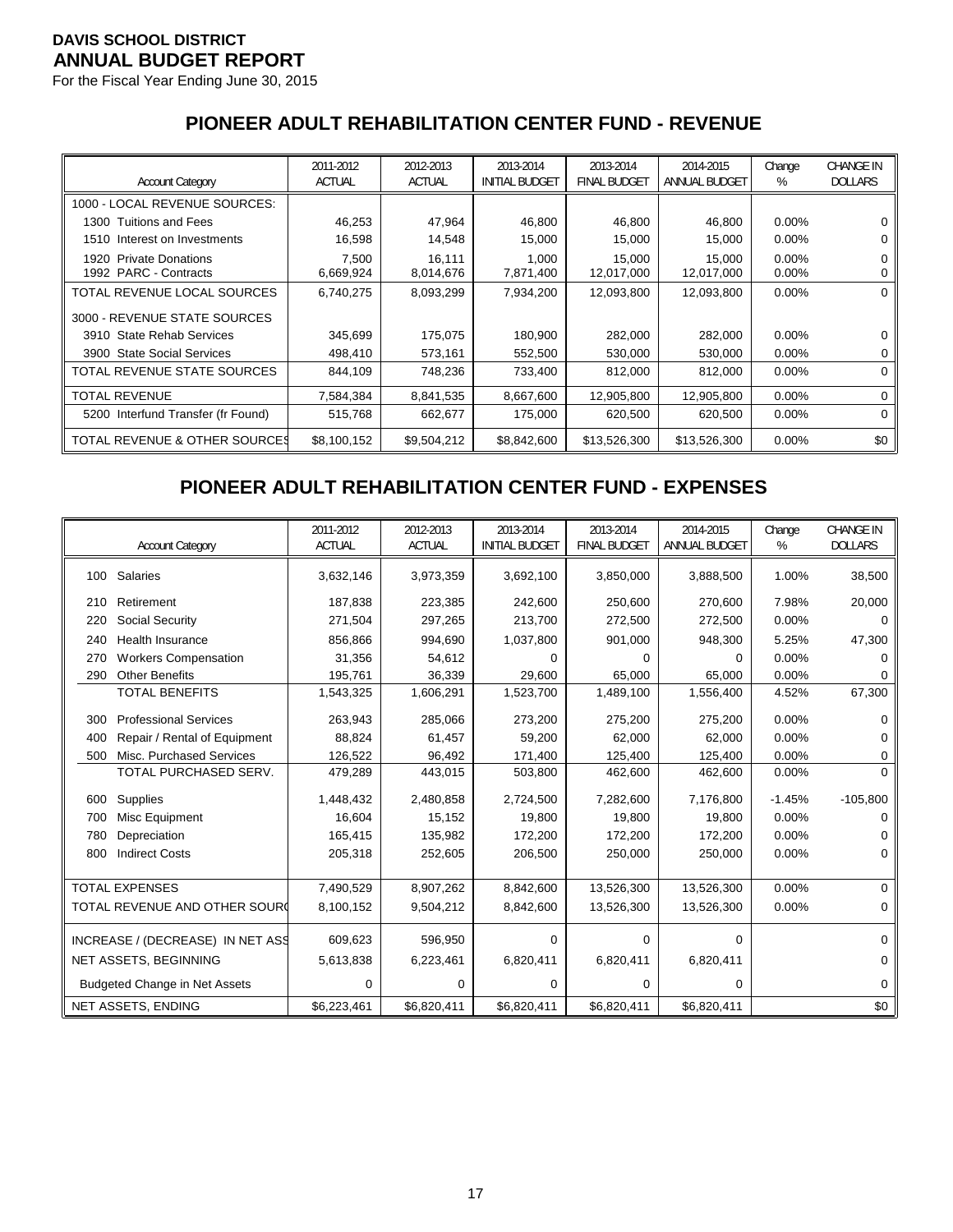For the Fiscal Year Ending June 30, 2015

## **PARC COMMUNITY PARTNERSHIP FOUNDATION FUND - REVENUE**

| <b>Account Category</b>                                                                       | 2011-2012<br><b>ACTUAL</b> | 2012-2013<br><b>ACTUAL</b> | 2013-2014<br><b>INITIAL BUDGET</b> | 2013-2014<br><b>FINAL BUDGET</b> | 2014-2015<br>ANNUAL BUDGET     | Change<br>%                      | <b>CHANGE IN</b><br><b>DOLLARS</b> |
|-----------------------------------------------------------------------------------------------|----------------------------|----------------------------|------------------------------------|----------------------------------|--------------------------------|----------------------------------|------------------------------------|
| 1510 Interest on Investments<br>1900 Other Local Revenue<br>5200 Interfund Transfer (to PARC) | 567.796<br>$-515.768$      | 796,540<br>$-662.677$      | 5.000<br>400,000<br>-175.000       | 5.000<br>796.600<br>$-620,500$   | 5.000<br>796.600<br>$-620.500$ | $0.00\%$<br>$0.00\%$<br>$0.00\%$ |                                    |
| <b>TOTAL REVENUE</b>                                                                          | \$52,028                   | \$133,863                  | \$230,000                          | \$181.100                        | \$181.100                      | $0.00\%$                         | \$0                                |

### **PARC COMMUNITY PARTNERSHIP FOUNDATION FUND - EXPENDITURES**

| <b>Account Category</b>                 | 2011-2012<br><b>ACTUAL</b> | 2012-2013<br><b>ACTUAL</b> | 2013-2014<br><b>INITIAL BUDGET</b> | 2013-2014<br><b>FINAL BUDGET</b> | 2014-2015<br>ANNUAL BUDGET | Change<br>% | <b>CHANGE IN</b><br><b>DOLLARS</b> |
|-----------------------------------------|----------------------------|----------------------------|------------------------------------|----------------------------------|----------------------------|-------------|------------------------------------|
|                                         |                            |                            |                                    |                                  |                            |             |                                    |
| <b>Professional Services</b><br>300     | $\Omega$                   | O                          | $\Omega$                           | 0                                | $\Omega$                   | $0.00\%$    |                                    |
| Misc. Purchased Services<br>500         | 1,130                      | 162                        | 200                                | 2,000                            | 2,000                      | $0.00\%$    | 0                                  |
| Supplies<br>600                         | 16,113                     | 12,438                     | 229,800                            | 179,100                          | 179,100                    | $0.00\%$    | 0                                  |
| <b>Other Expenses</b><br>800            | 0                          | 85,250                     | 0                                  | 0                                | $\Omega$                   | $0.00\%$    | 0                                  |
|                                         |                            |                            |                                    |                                  |                            |             |                                    |
| <b>TOTAL EXPENDITURES</b>               | 17,243                     | 97,850                     | 230,000                            | 181,100                          | 181,100                    | $0.00\%$    | 0                                  |
| TOTAL REVENUE AND OTHER SOURC           | 52,028                     | 133,863                    | 230,000                            | 181,100                          | 181,100                    | 0.00%       | 0                                  |
| EXCESS (DEFICIT) REVENUE OVER           |                            |                            |                                    |                                  |                            |             |                                    |
| (UNDER) EXPENDITURES.                   | 34,785                     | 36,013                     | $\Omega$                           | 0                                | $\Omega$                   |             | 0                                  |
|                                         |                            |                            |                                    |                                  |                            |             |                                    |
| FUND BALANCE, BEGINNING                 | 354,357                    | 389,142                    | 425,155                            | 425,155                          | 425,155                    |             | 0                                  |
| <b>Budgeted Changes in Fund Balance</b> | $\Omega$                   | 0                          | 0                                  | 0                                | 0                          |             |                                    |
| FUND BALANCE, ENDING                    | \$389,142                  | \$425,155                  | \$425,155                          | \$425,155                        | \$425,155                  |             | \$0                                |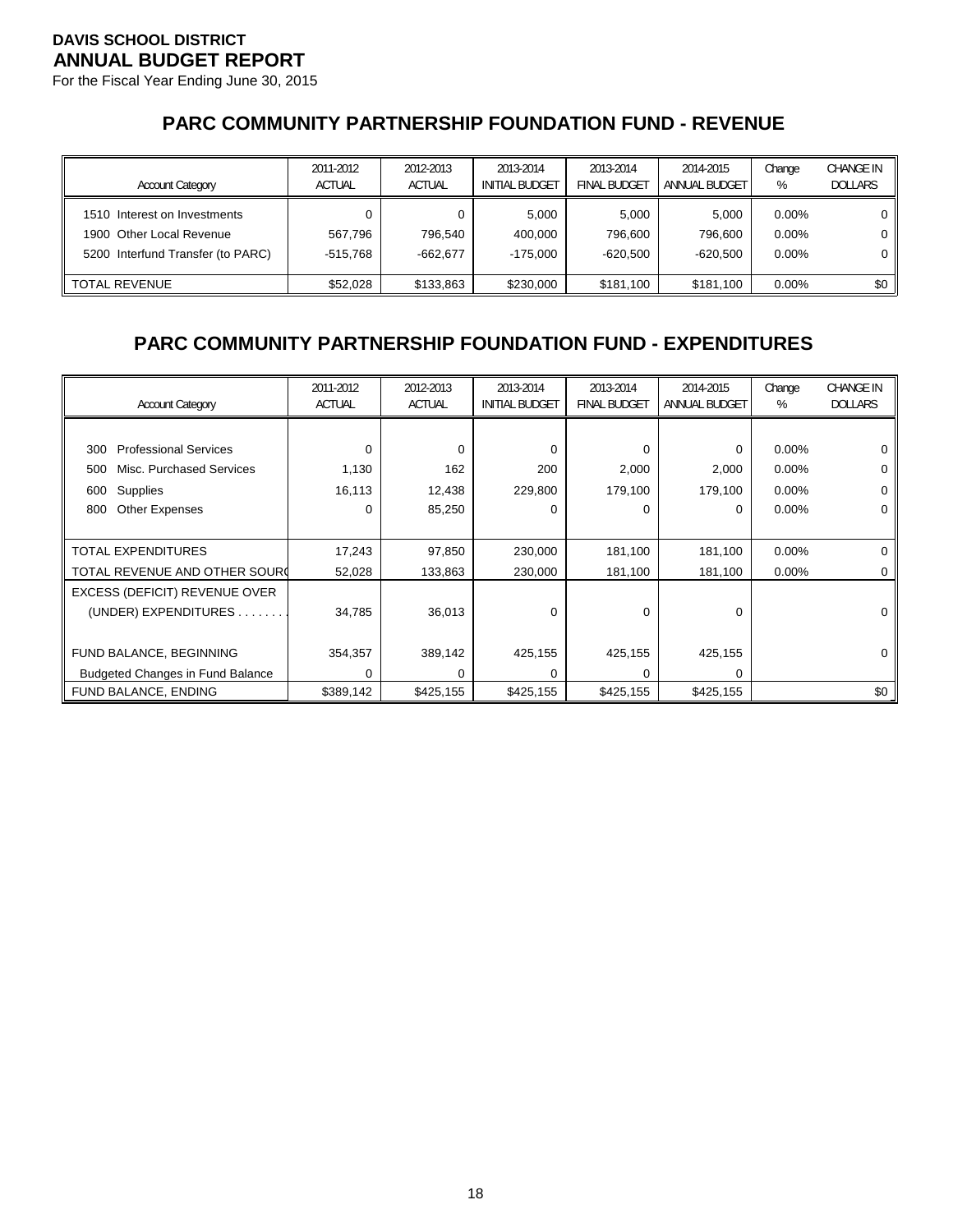For the Fiscal Year Ending June 30, 2015

### **WAREHOUSE FUND - REVENUE**

| <b>Account Category</b>   | 2011-2012<br><b>ACTUAL</b> | 2012-2013<br><b>ACTUAL</b> | 2013-2014<br><b>INITIAL BUDGET</b> | 2013-2014<br>FINAL BUDGET | 2014-2015<br>ANNUAL BUDGET | Change<br>% | <b>CHANGE IN</b><br><b>DOLLARS</b> |
|---------------------------|----------------------------|----------------------------|------------------------------------|---------------------------|----------------------------|-------------|------------------------------------|
| 1900 Charges for Services | 957,021                    | 949.880                    | 1.185.100                          | 1.024.500                 | 1.042.400                  | 1.75%       | 17,900                             |
| <b>TOTAL REVENUE</b>      | \$957.021                  | \$949.880                  | \$1,185,100                        | \$1,024,500               | \$1,042,400                | 1.75%       | \$17,900                           |

### **WAREHOUSE FUND - EXPENSES**

|     | <b>Account Category</b>              | 2011-2012<br><b>ACTUAL</b> | 2012-2013<br><b>ACTUAL</b> | 2013-2014<br><b>INITIAL BUDGET</b> | 2013-2014<br><b>FINAL BUDGET</b> | 2014-2015<br>ANNUAL BUDGET | Change<br>% | <b>CHANGE IN</b><br><b>DOLLARS</b> |
|-----|--------------------------------------|----------------------------|----------------------------|------------------------------------|----------------------------------|----------------------------|-------------|------------------------------------|
|     | 100 Salaries                         | 326,363                    | 409,783                    | 332,800                            | 264,800                          | 267,400                    | 0.98%       | 2,600                              |
| 210 | Retirement                           | 135,953                    | 149,022                    | 161,400                            | 99,700                           | 107,700                    | 8.02%       | 8,000                              |
| 220 | Social Security                      | 54,461                     | 54,545                     | 55,400                             | 33,400                           | 33,700                     | 0.90%       | 300                                |
| 240 | Health Insurance                     | 194,536                    | 187,101                    | 190,800                            | 132,600                          | 139,600                    | 5.28%       | 7,000                              |
| 290 | <b>Other Benefits</b>                | 10,779                     | 12,142                     | 0                                  | $\Omega$                         | $\Omega$                   | 0.00%       | 0                                  |
|     | <b>TOTAL BENEFITS</b>                | 395,729                    | 402,810                    | 407,600                            | 265,700                          | 281,000                    | 5.76%       | 15,300                             |
|     |                                      |                            |                            |                                    |                                  |                            |             |                                    |
| 300 | <b>Professional Services</b>         | 139                        | 319                        | 200                                | 200                              | 200                        | 0.00%       | 0                                  |
| 400 | Repair / Rental of Equipment         | 49,314                     | 63,653                     | 64,300                             | 72,600                           | 72,600                     | 0.00%       | 0                                  |
| 500 | Misc. Purchased Services             | 17,339                     | 29,694                     | 24,800                             | 20,800                           | 20,800                     | 0.00%       | 0                                  |
|     | TOTAL PURCHASED SERV.                | 66,792                     | 93,666                     | 89,300                             | 93,600                           | 93,600                     | 0.00%       | $\Omega$                           |
|     |                                      |                            |                            |                                    |                                  |                            |             |                                    |
| 600 | Supplies                             | 138,401                    | 158,478                    | 177.800                            | 200,500                          | 200,500                    | 0.00%       | 0                                  |
| 700 | Misc Equipment                       | 13,892                     | 27,438                     | 14,500                             | 36,800                           | 36,800                     | 0.00%       | 0                                  |
| 780 | Depreciation                         | 163,524                    | 158,387                    | 163,000                            | 163,000                          | 163,000                    | 0.00%       | 0                                  |
| 800 | <b>Other Costs</b>                   | $-147,680$                 | $-300,682$                 | 100                                | 100                              | 100                        | 0.00%       | 0                                  |
|     |                                      |                            |                            |                                    |                                  |                            |             |                                    |
|     | <b>TOTAL EXPENSES</b>                | 957,021                    | 949,880                    | 1,185,100                          | 1,024,500                        | 1,042,400                  | 1.75%       | 17,900                             |
|     | TOTAL REVENUE AND OTHER SOUR         | 957,021                    | 949,880                    | 1,185,100                          | 1,024,500                        | 1,042,400                  | 1.75%       | 17,900                             |
|     | INCREASE / (DECREASE) IN NET ASS     | $\mathbf 0$                | 0                          | 0                                  | 0                                | 0                          |             | $\Omega$                           |
|     | NET ASSETS, BEGINNING                | $\mathbf 0$                | $\Omega$                   | 0                                  | 0                                | 0                          |             | 0                                  |
|     | <b>Budgeted Change in Net Assets</b> | $\mathbf 0$                | $\mathbf 0$                | 0                                  | 0                                | 0                          |             | 0                                  |
|     | NET ASSETS, ENDING                   | \$0                        | \$0                        | \$0                                | \$0                              | \$0                        |             | \$0                                |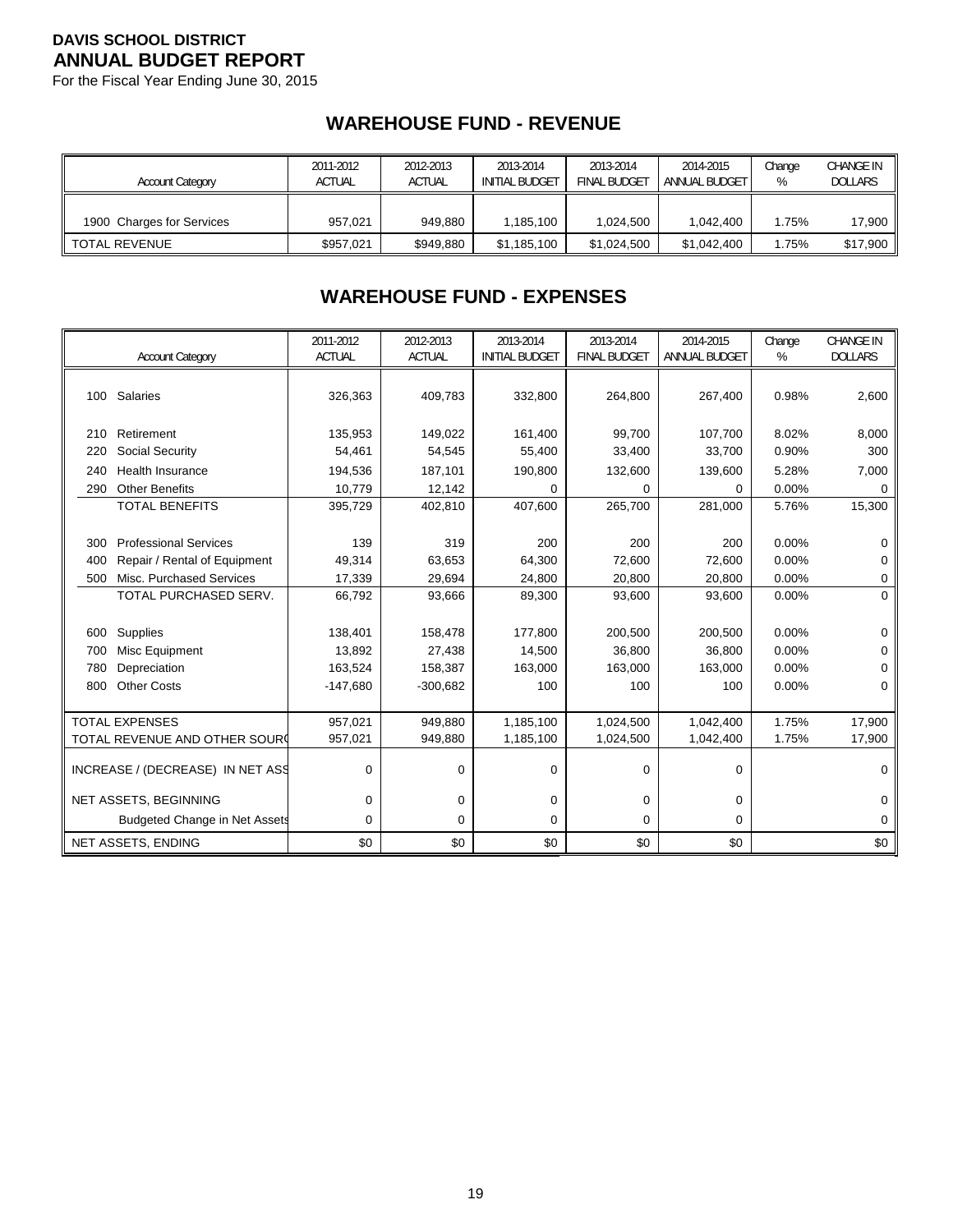For the Fiscal Year Ending June 30, 2015

### **DAVIS EDUCATION FOUNDATION FUND - REVENUE**

| <b>Account Category</b>                                                              | 2011-2012<br><b>ACTUAL</b> | 2012-2013<br><b>ACTUAL</b> | 2013-2014<br><b>INITIAL BUDGET</b> | 2013-2014<br><b>FINAL BUDGET</b> | 2014-2015<br>ANNUAL BUDGET | Change<br>%                      | <b>CHANGE IN</b><br><b>DOLLARS</b> |
|--------------------------------------------------------------------------------------|----------------------------|----------------------------|------------------------------------|----------------------------------|----------------------------|----------------------------------|------------------------------------|
| 1510 Interest on Investments<br>1900 Other Local Revenue<br>5800 Use of Fund Balance | 5,058<br>1,036,913         | 9.343<br>993,946           | 9.400<br>1,126,500                 | 9.000<br>1,300,000<br>0          | 9.000<br>1,300,000<br>0    | $0.00\%$<br>$0.00\%$<br>$0.00\%$ | 0 I<br>0 I<br>0 I                  |
| <b>TOTAL REVENUE</b>                                                                 | \$1,041,971                | \$1,003,289                | \$1,135,900                        | \$1,309,000                      | \$1,309,000                | $0.00\%$                         | \$0 I                              |

### **DAVIS EDUCATION FOUNDATION FUND - EXPENDITURES**

|                                         | 2011-2012     | 2012-2013     | 2013-2014             | 2013-2014           | 2014-2015     | Change   | <b>CHANGE IN</b> |
|-----------------------------------------|---------------|---------------|-----------------------|---------------------|---------------|----------|------------------|
| <b>Account Category</b>                 | <b>ACTUAL</b> | <b>ACTUAL</b> | <b>INITIAL BUDGET</b> | <b>FINAL BUDGET</b> | ANNUAL BUDGET | %        | <b>DOLLARS</b>   |
|                                         |               |               |                       |                     |               |          |                  |
| <b>Professional Services</b><br>300     | 2,800         | 2,908         | 1,700                 | 14,100              | 14,100        | $0.00\%$ |                  |
| Misc. Purchased Services<br>500         | 71,751        | 39,087        | 56,100                | 1,500               | 1,500         | $0.00\%$ | C                |
| Supplies<br>600                         | 94,108        | 123,815       | 199,800               | 328,800             | 328,800       | $0.00\%$ |                  |
| Interfund Transfers<br>930              | 730,374       | 782,906       | 878,300               | 964,600             | 964,600       | $0.00\%$ | O                |
| <b>TOTAL EXPENDITURES</b>               | 899,033       | 948,716       | 1,135,900             | 1,309,000           | 1,309,000     | $0.00\%$ |                  |
| TOTAL REVENUE AND OTHER SOURI           | 1,041,971     | 1,003,289     | 1,135,900             | 1,309,000           | 1,309,000     | $0.00\%$ |                  |
| EXCESS (DEFICIT) REVENUE OVER           |               |               |                       |                     |               |          |                  |
| (UNDER) EXPENDITURES                    | 142,938       | 54,573        | 0                     | 0                   | $\Omega$      |          | O                |
|                                         |               |               |                       |                     |               |          |                  |
| FUND BALANCE, BEGINNING                 | 957,957       | 1,100,895     | 1,155,468             | 1,155,468           | 1,155,468     |          |                  |
| <b>Budgeted Changes in Fund Balance</b> | 0             | 0             |                       | 0                   | 0             |          |                  |
| FUND BALANCE, ENDING                    | \$1,100,895   | \$1,155,468   | \$1,155,468           | \$1,155,468         | \$1,155,468   |          | \$0              |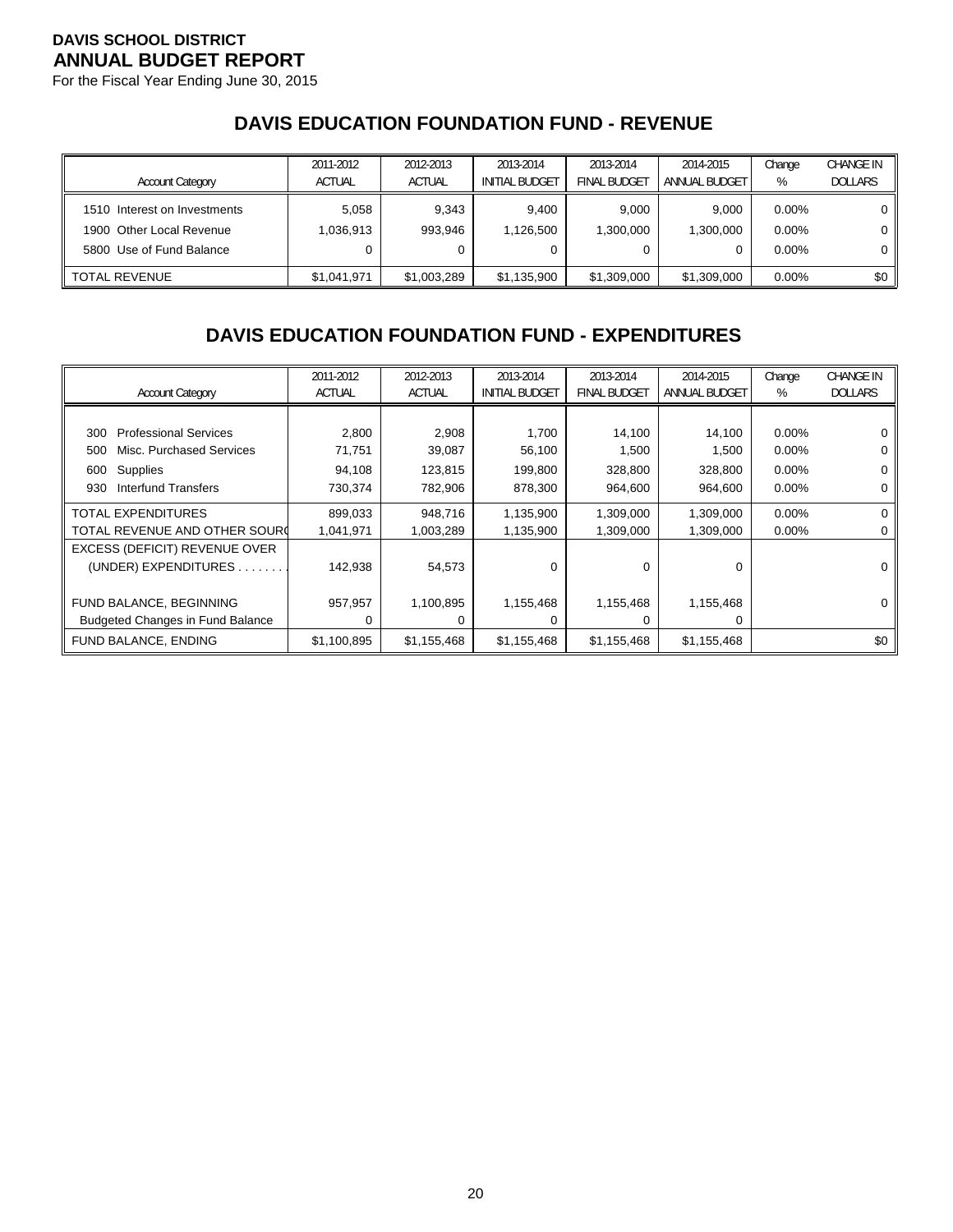For the Fiscal Year Ending June 30, 2015

# **STATE MULTI-DISTRICT FUND - REVENUE**

|                               | 2011-2012     | 2012-2013     | 2013-2014      | 2013-2014    | 2014-2015     | Change      | <b>CHANGE IN</b> |
|-------------------------------|---------------|---------------|----------------|--------------|---------------|-------------|------------------|
| <b>Account Category</b>       | <b>ACTUAL</b> | <b>ACTUAL</b> | INITIAL BUDGET | FINAL BUDGET | ANNUAL BUDGET | %           | <b>DOLLARS</b>   |
| 1000 Local Revenue            | 19.313        | 5.454         | 5.000          | 44,952       | 5.000         | $-88.88\%$  | $-39,952$        |
| 3000 State Grants             | 2,123,616     |               |                | 0            | 0             | $0.00\%$    | 0 I              |
| 4000 Federal Grants           | 103,829       | 244.671       |                | 0            | 0             | $0.00\%$    | 0 I              |
| 5800 Decrease in Fund Balance |               |               |                | 47.948       | 0             | $-100.00\%$ | $-47,948$        |
| <b>TOTAL REVENUE</b>          | \$2.246.758   | \$250,125     | \$5.000        | \$92,900     | \$5,000       | -94.62%     | $-$ \$87,900     |

## **STATE MULTI-DISTRICT FUND - EXPENDITURES**

|     |                                        | 2011-2012     | 2012-2013     | 2013-2014             | 2013-2014           | 2014-2015     | Change      | <b>CHANGE IN</b> |
|-----|----------------------------------------|---------------|---------------|-----------------------|---------------------|---------------|-------------|------------------|
|     | <b>Account Category</b>                | <b>ACTUAL</b> | <b>ACTUAL</b> | <b>INITIAL BUDGET</b> | <b>FINAL BUDGET</b> | ANNUAL BUDGET | %           | <b>DOLLARS</b>   |
|     | 100 Salaries                           | 2,320         | 2,259         | 4,100                 | 0                   | 4,100         | 100.00%     | 4,100            |
| 210 | Retirement                             | 426           | 336           | 400                   | 0                   | $\Omega$      | 0.00%       | 0                |
| 220 | Social Security                        | 171           | 167           | 200                   | 0                   | 0             | 0.00%       | 0                |
| 240 | <b>Health Insurance</b>                | $\Omega$      | $\Omega$      | 200                   | 0                   | 0             | 0.00%       | 0                |
|     | <b>TOTAL BENEFITS</b>                  | 597           | 503           | 800                   | $\Omega$            | $\Omega$      | $0.00\%$    | $\Omega$         |
|     |                                        |               |               |                       |                     |               |             |                  |
| 300 | <b>Professional Services</b>           | 1,974,618     | 1,619,631     | 0                     | 87,600              | 800           | $-99.09%$   | $-86,800$        |
| 400 | Repair / Rental of Equipment           | $\Omega$      | U             | 0                     | $\Omega$            | $\Omega$      | 0.00%       | $\Omega$         |
| 500 | Misc. Purchased Services               | 8,096         | 2,904         | 0                     | 200                 | $\Omega$      | $-100.00\%$ | $-200$           |
|     | TOTAL PURCHASED SERV.                  | 1,982,714     | 1,622,535     | $\Omega$              | 87,800              | 800           | $-99.09%$   | $-87,000$        |
|     |                                        |               |               |                       |                     |               |             |                  |
| 600 | Supplies                               | 5,175         | 10,728        | 0                     | 5,000               | 0             | $-100.00\%$ | $-5,000$         |
| 700 | Misc Equipment                         | 0             | 0             | 0                     | 0                   | $\Omega$      | 0.00%       |                  |
| 800 | <b>Indirect Costs</b>                  | 48,542        | 39,876        | 100                   | 100                 | 100           | $0.00\%$    | 0                |
|     | <b>TOTAL EXPENDITURES</b>              | 2,039,348     | 1,675,901     | 5,000                 | 92,900              | 5,000         | $-94.62%$   | $-87,900$        |
|     | TOTAL REVENUE AND OTHER SOURC          | 2,246,758     | 250,125       | 5,000                 | 92,900              | 5,000         | $-94.62%$   | $-87,900$        |
|     | EXCESS (DEFICIT) REVENUE OVER          |               |               |                       |                     |               |             |                  |
|     | (UNDER) EXPENDITURES                   | 207,410       | $-1,425,776$  | 0                     | 0                   | $\mathbf 0$   |             | $\Omega$         |
|     |                                        |               |               |                       |                     |               |             |                  |
|     | FUND BALANCE, BEGINNING                | 1,266,314     | 1,473,724     | 47,948                | 47,948              | 0             |             | $-47,948$        |
|     | <b>Budgeted Change in Fund Balance</b> |               |               | 0                     | $-47,948$           | $\Omega$      |             | 47,948           |
|     | FUND BALANCE, ENDING                   | \$1,473,724   | \$47,948      | \$47,948              | \$0                 | \$0           |             | \$0              |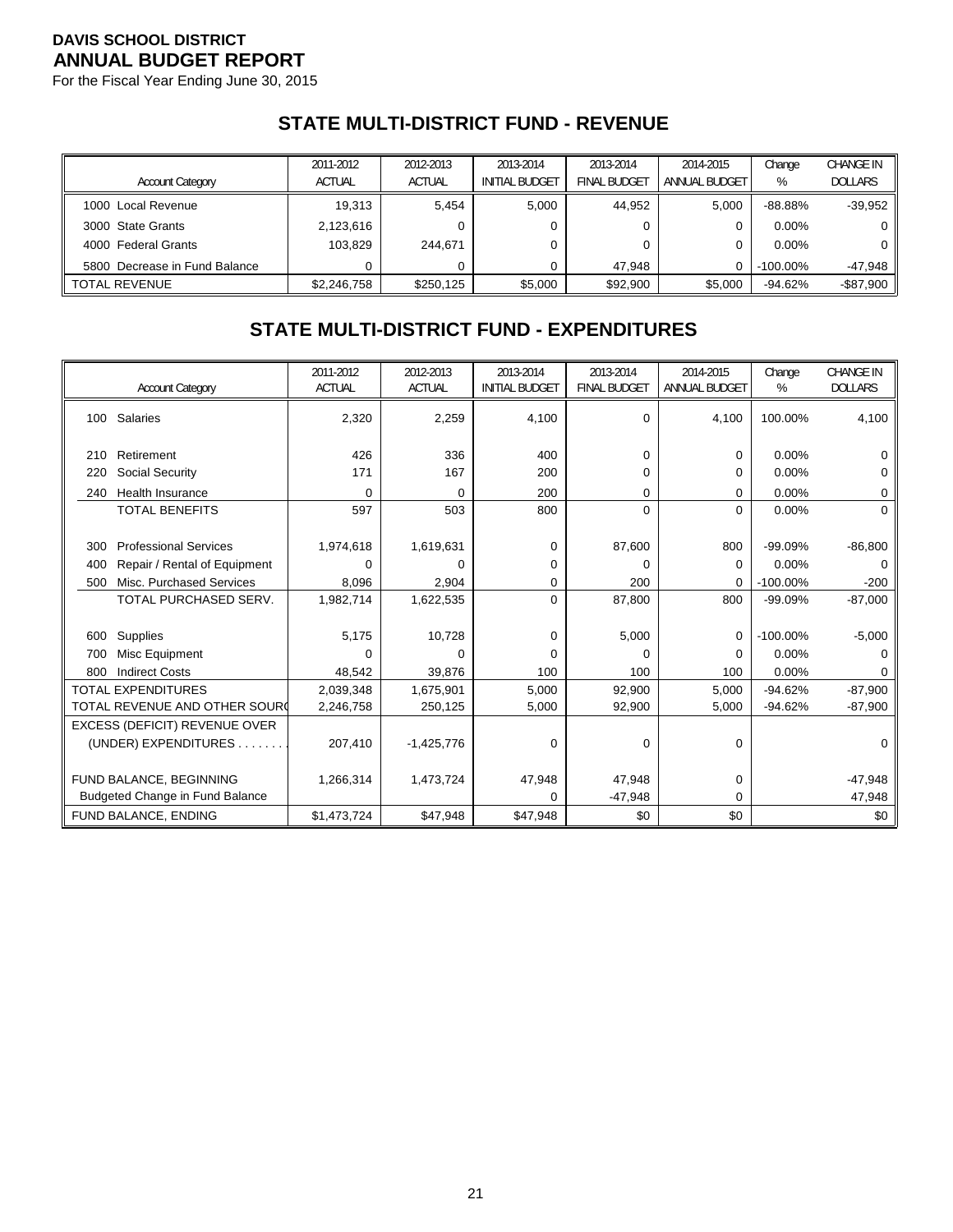For the Fiscal Year Ending June 30, 2015

# **SUMMARY OF ALL FUND BUDGETS**

|                                      | 2011-2012     | 2012-2013     | 2013-2014             | 2013-2014           | 2014-2015     | Change    | <b>CHANGE IN</b> |
|--------------------------------------|---------------|---------------|-----------------------|---------------------|---------------|-----------|------------------|
| <b>Account Category</b>              | <b>ACTUAL</b> | <b>ACTUAL</b> | <b>INITIAL BUDGET</b> | <b>FINAL BUDGET</b> | ANNUAL BUDGET | %         | <b>DOLLARS</b>   |
|                                      |               |               |                       |                     |               |           |                  |
| <b>GENERAL FUND:</b>                 |               |               |                       |                     |               |           |                  |
| Revenues & Other Sources             | 393,663,833   | 401,805,772   | 408,167,558           | 408,639,300         | 415,628,600   | 1.71%     | 6,989,300        |
| Expenditures & Other Uses            | 389,272,140   | 397,766,511   | 408,167,558           | 408,639,300         | 415,628,600   | 1.71%     | 6,989,300        |
| <b>STUDENT ACTIVITIES FUND:</b>      |               |               |                       |                     |               |           |                  |
| <b>Revenues &amp; Other Sources</b>  | 13,999,622    | 14,635,186    | 15,072,700            | 15,219,500          | 15,371,700    | 1.00%     | 152,200          |
| <b>Expenditures &amp; Other Uses</b> | 13,314,869    | 14,742,920    | 15,072,700            | 15,219,500          | 15,371,700    | 1.00%     | 152,200          |
|                                      |               |               |                       |                     |               |           |                  |
| <b>CAPITAL OUTLAY FUND:</b>          |               |               |                       |                     |               |           |                  |
| <b>Revenues &amp; Other Sources</b>  | 57,010,749    | 37,915,704    | 37,262,880            | 72,059,600          | 41,249,600    | $-42.76%$ | $-30,810,000$    |
| Expenditures & Other Uses            | 59,093,541    | 46,370,869    | 37,262,880            | 72,059,600          | 41,249,600    | $-42.76%$ | $-30,810,000$    |
|                                      |               |               |                       |                     |               |           |                  |
| <b>DEBT SERVICE FUND:</b>            |               |               |                       |                     |               |           |                  |
| <b>Revenues &amp; Other Sources</b>  | 40,580,369    | 43,490,106    | 43, 161, 478          | 44,591,300          | 44,743,100    | 0.34%     | 151,800          |
| Expenditures & Other Uses            | 46,725,044    | 43,890,824    | 43, 161, 478          | 44,591,300          | 44,743,100    | 0.34%     | 151,800          |
|                                      |               |               |                       |                     |               |           |                  |
| <b>FOOD SERVICE FUND:</b>            |               |               |                       |                     |               |           |                  |
| <b>Revenues &amp; Other Sources</b>  | 23,470,801    | 23,016,058    | 23,733,800            | 24,787,600          | 25,035,400    | 1.00%     | 247,800          |
| Expenditures & Other Uses            | 23,268,842    | 22,948,730    | 23,733,800            | 24,787,600          | 25,035,400    | 1.00%     | 247,800          |
|                                      |               |               |                       |                     |               |           |                  |
| P.A.R.C. FUND:                       |               |               |                       |                     |               |           |                  |
| <b>Revenues &amp; Other Sources</b>  | 8,100,152     | 9,504,212     | 8,842,600             | 13,526,300          | 13,526,300    | 0.00%     | $\Omega$         |
| Expenses & Other Uses                | 7,490,529     | 8,907,262     | 8,842,600             | 13,526,300          | 13,526,300    | 0.00%     | 0                |
|                                      |               |               |                       |                     |               |           |                  |
| <b>WAREHOUSE FUND:</b>               |               |               |                       |                     |               |           |                  |
| Revenues & Other Sources             | 957,021       | 949,880       | 1,185,100             | 1,024,500           | 1,042,400     | 1.75%     | 17,900           |
| Expenses & Other Uses                | 957,021       | 949,880       | 1,185,100             | 1,024,500           | 1,042,400     | 1.75%     | 17,900           |
| <b>P.A.R.C. FOUNDATION FUND:</b>     |               |               |                       |                     |               |           |                  |
| <b>Revenues &amp; Other Sources</b>  | 52,028        | 133,863       | 230,000               | 181,100             | 181,100       | $0.00\%$  | 0                |
| Expenditures & Other Uses            | 17,243        | 97,850        | 230,000               | 181,100             | 181,100       | 0.00%     | 0                |
|                                      |               |               |                       |                     |               |           |                  |
| <b>DAVIS FOUNDATION FUND:</b>        |               |               |                       |                     |               |           |                  |
| <b>Revenues &amp; Other Sources</b>  | 1,041,971     | 1,003,289     | 1,135,900             | 1,309,000           | 1,309,000     | 0.00%     | 0                |
| Expenditures & Other Uses            | 899,033       | 948,716       | 1,135,900             | 1,309,000           | 1,309,000     | 0.00%     | 0                |
|                                      |               |               |                       |                     |               |           |                  |
| <b>MULTI-DISTRICT FUND:</b>          |               |               |                       |                     |               |           |                  |
| <b>Revenues &amp; Other Sources</b>  | 2,246,758     | 250,125       | 5,000                 | 92,900              | 5,000         | $-94.62%$ | $-87,900$        |
| Expenditures & Other Uses            | 2,039,348     | 1,675,901     | 5,000                 | 92,900              | 5,000         | $-94.62%$ | $-87,900$        |
|                                      |               |               |                       |                     |               |           |                  |
| TOTAL FUND REVENUES & OTHER          | 541,123,304   | 532,704,195   | 538,797,016           | 581,431,100         | 558,092,200   | $-4.01%$  | $-23,338,900$    |
| TOTAL FUND EXP. & OTHER              | 543,077,610   | 538,299,463   | 538,797,016           | 581,431,100         | 558,092,200   | $-4.01%$  | $-23,338,900$    |